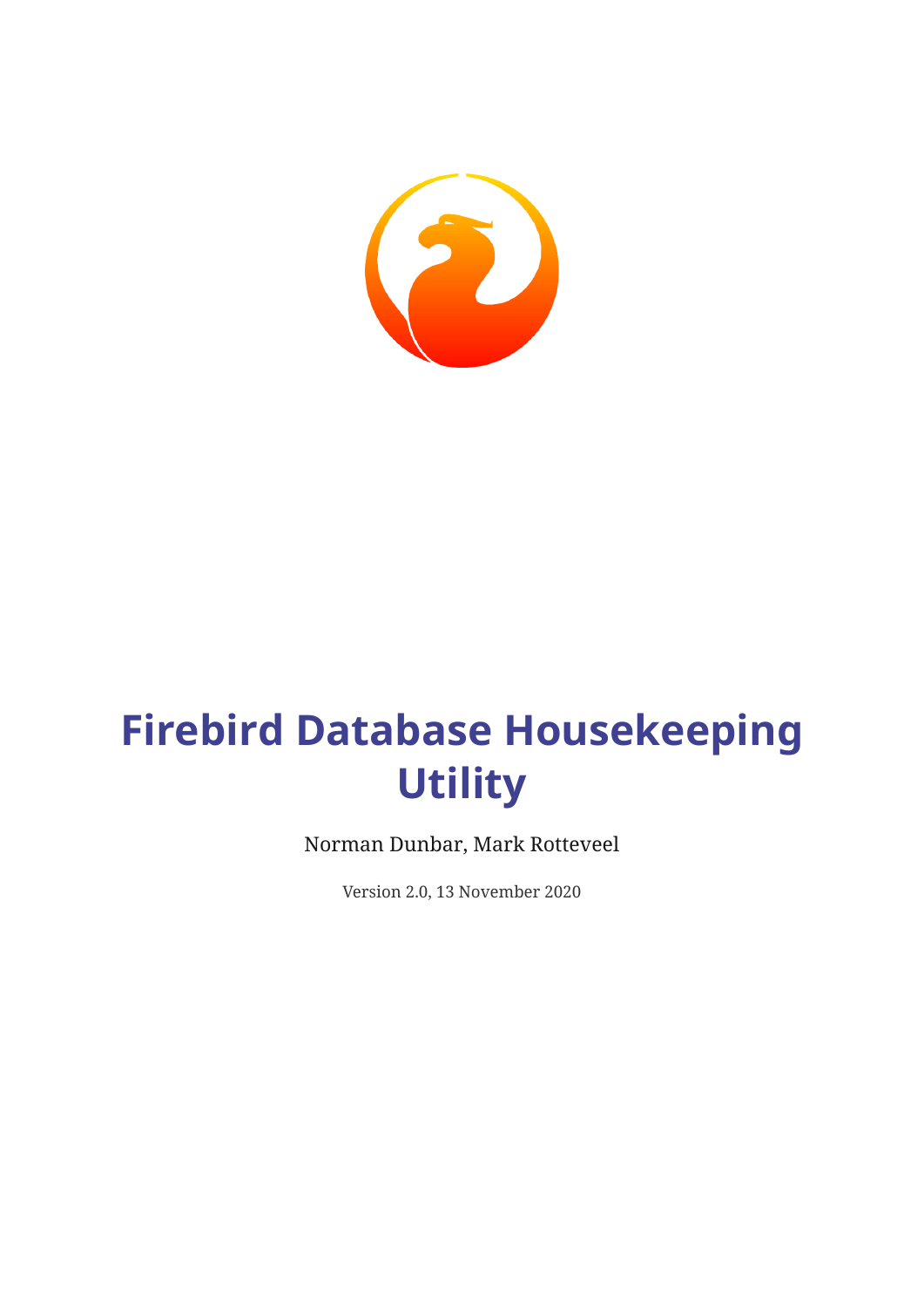# **Table of Contents**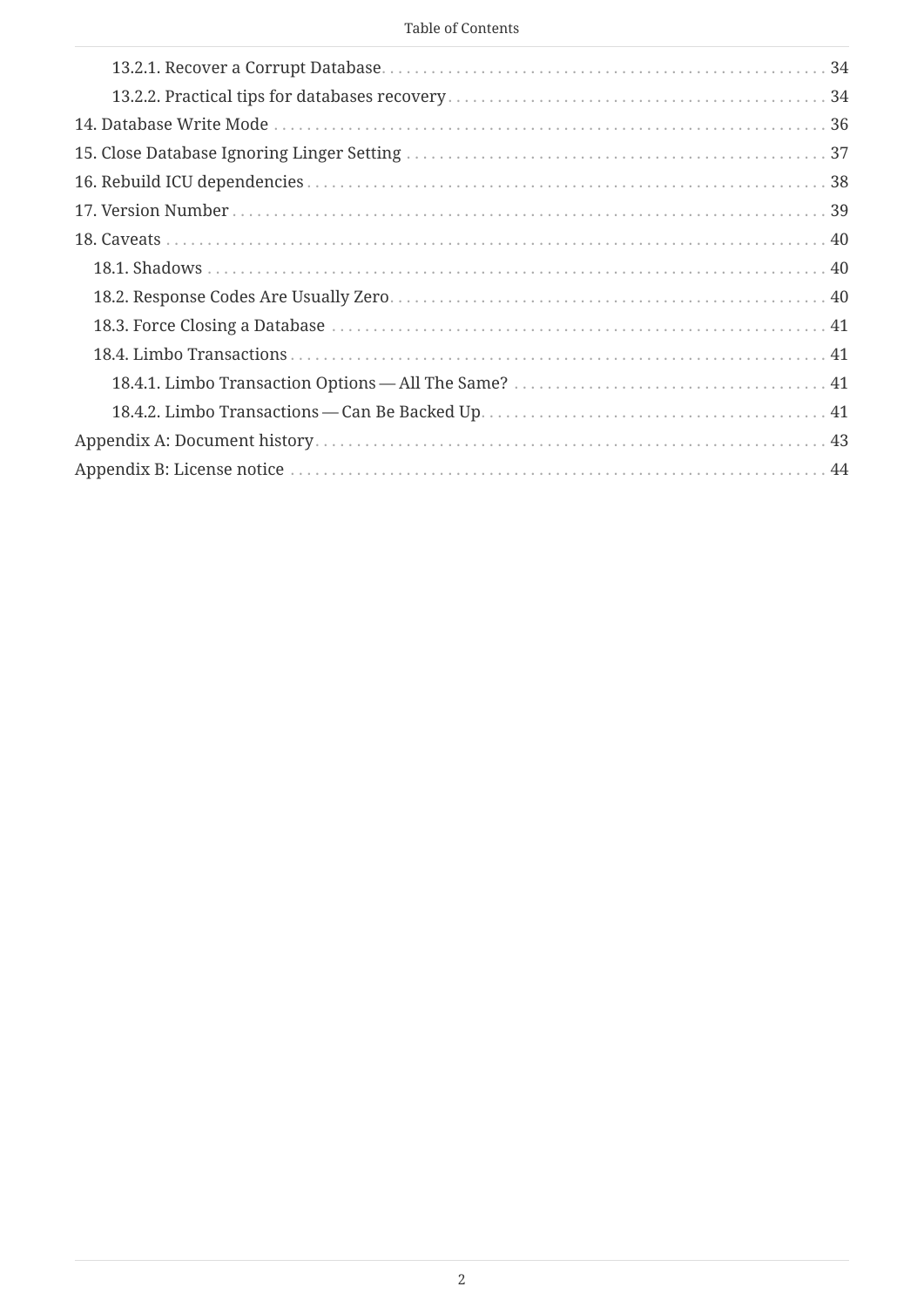## <span id="page-3-0"></span>**Chapter 1. Introduction**

Gfix allows attempts to fix corrupted databases, starting and stopping of databases, resolving 'in limbo' transactions between multiple databases, changing the number of page buffers and so on. Gfix is a general purpose tool for system administrators (and database owners) to use to make various 'system level' changes to their databases.

Almost all the gfix commands have the same format when typed on the command line:

gfix [*commands and parameters*] *database\_name*

The commands and their options are described in the following sections. The database name is the name of the *primary* database file which for a single file database is simply the database name and for multi-file databases, it is the first data file added.

Coming up in the remainder of this manual, we will discuss the following:

- Command line options for the gfix database utility.
- Shadow file handling.
- Cache and buffer handling.
- Transaction management.
- Cache management.
- Starting and stopping a database.
- And much, much more …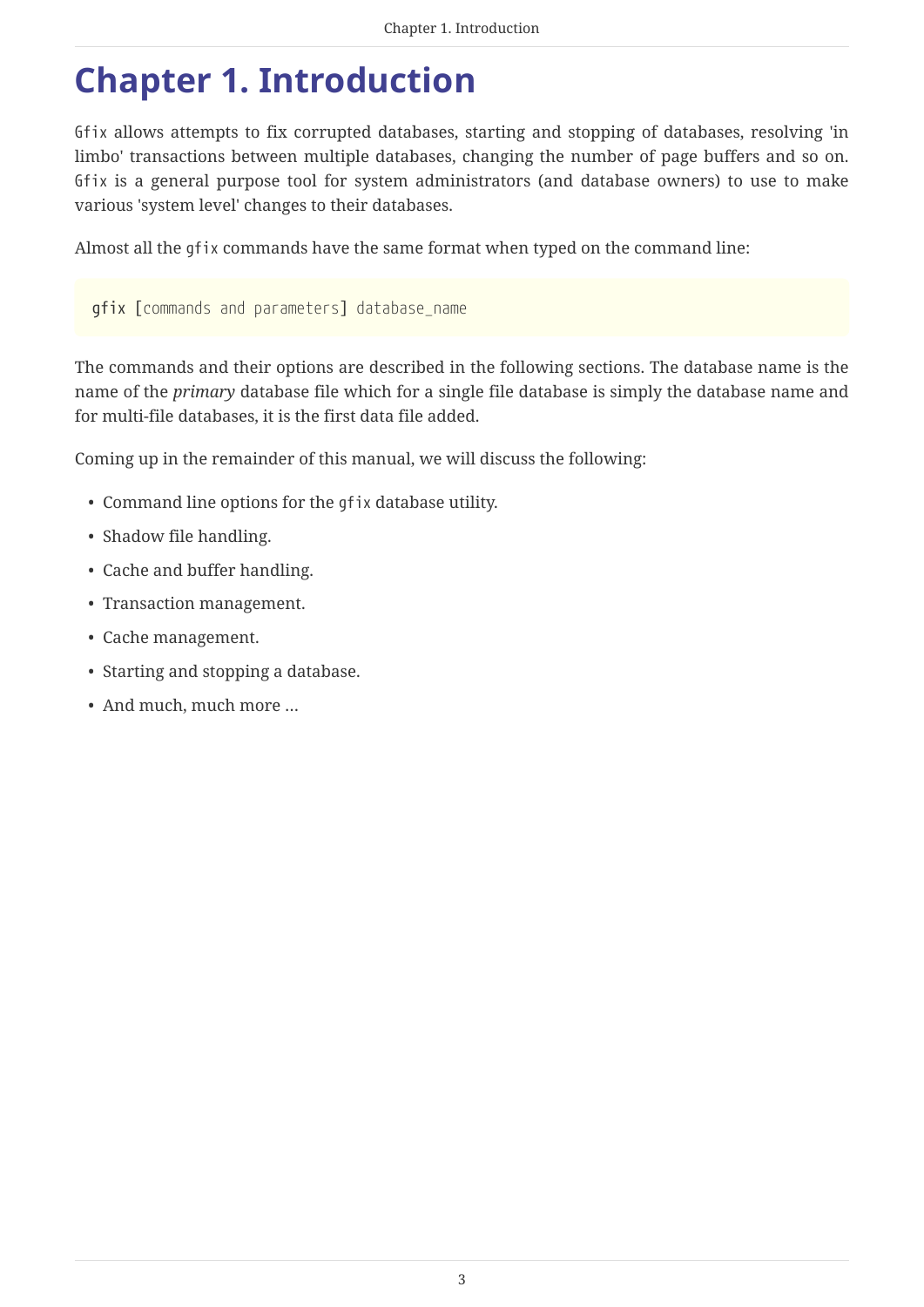# <span id="page-4-0"></span>**Chapter 2. Command Line Options**

Running gfix without a command (or an invalid command), or with the -? switch, results in the following screen of helpful information:

*gfix usage instructions for Firebird 3.0.7*

```
usage: gfix [options] <database>
plausible options are:
    -ac(tivate_shadow) activate shadow file for database usage
    -at(tach) shutdown new database attachments
    -b(uffers) set page buffers <n>
    -co(mmit) commit transaction <tr / all>
    -ca(che) shutdown cache manager
    -fu(ll) validate record fragments (-v)
    -fo(rce_shutdown) force database shutdown
    -fe(tch_password) fetch password from file
    -h(ousekeeping) set sweep interval <n>
    -i(gnore) ignore checksum errors
    -icu fix database to be usable with present ICU version
    -k(ill_shadow) kill all unavailable shadow files
    -l(ist) show limbo transactions
    -me(nd) prepare corrupt database for backup
    -mo(de) read_only or read_write database
    -nol(inger) close database ignoring linger setting for it
    -n(o_update) read-only validation (-v)
    -o(nline) database online <single / multi / normal>
    -pr(ompt) prompt for commit/rollback (-l)
    -pa(ssword) default password
    -role set SQL role name
    -r(ollback) rollback transaction <tr / all>
  -sq(l_dialect) set database dialect n
    -sw(eep) force garbage collection
    -sh(utdown) shutdown <full / single / multi>
    -tw(o_phase) perform automated two-phase recovery
    -tra(nsaction) shutdown transaction startup
    -tru(sted) use trusted authentication
    -u(se) use full or reserve space for versions
    -user default user name
    -v(alidate) validate database structure
    -w(rite) write synchronously or asynchronously
    -z print software version number
```
Options can be abbreviated to the unparenthesized characters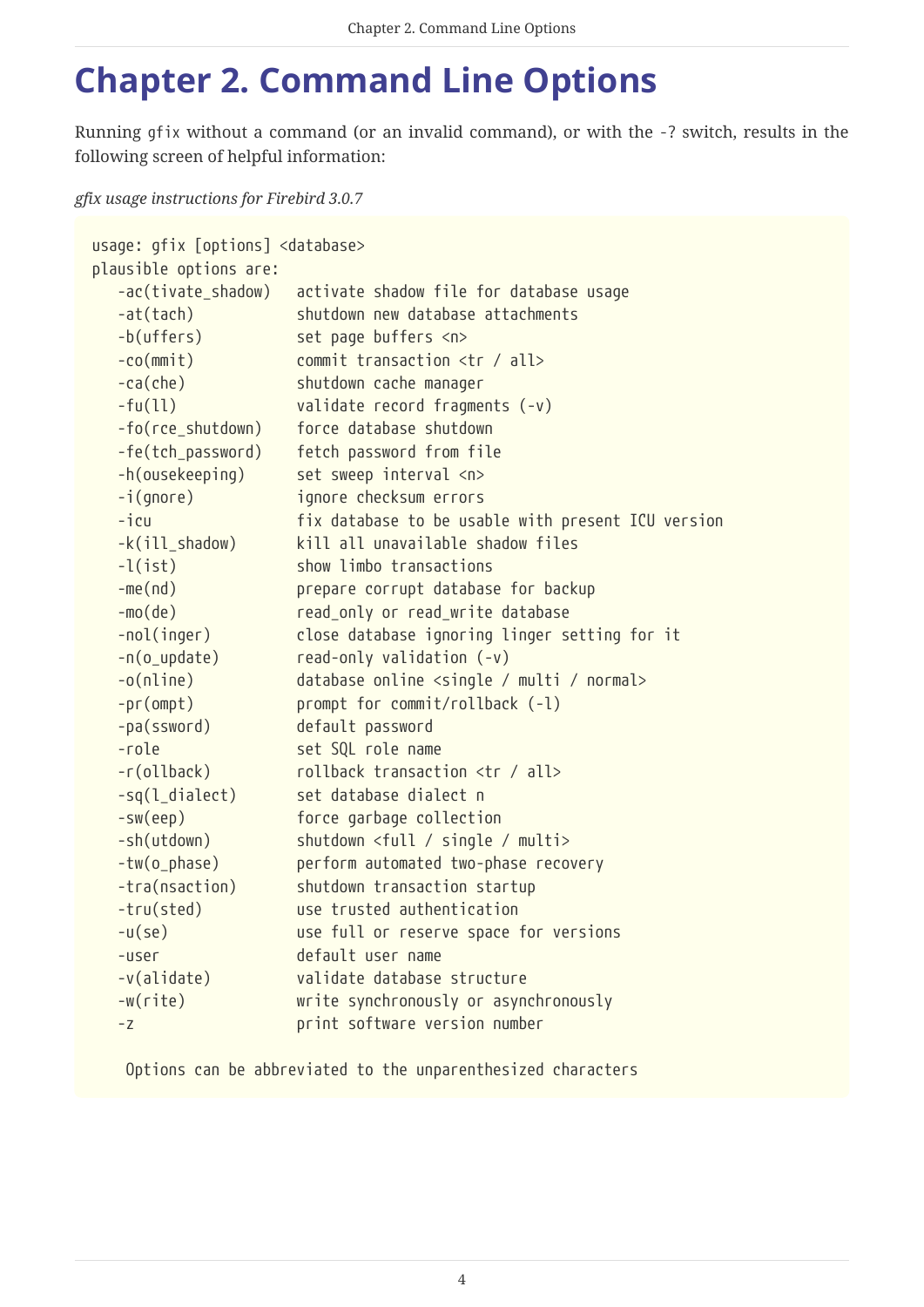## <span id="page-5-0"></span>**Chapter 3.** Gfix **Commands**



In the following discussion, I use the full parameter names in all examples. This is not necessary as each command can be abbreviated. When the command is shown with '[' and ']' in the name — the gfix -? output uses parentheses instead — then these are the optional characters.

For example, the command -validate is shown as -v[alidate] and so can be specified as -v, -va, -val and so on up to the full -validate variant.

For almost all the options in the following sections, one or two of the above commandline options will be required. These are -u[ser] and -pa[ssword], or -tru[sted]. Optionally combined with -role. These can be supplied for every command as parameters on the commandline, or can be configured once in a pair of environment variables.

#### **-?**

This switch displays the command line options and switches. It replaces the old method in which you had to supply an invalid switch (such as -help) in order to see the list of valid ones.



Firebird 2.5 onwards.

#### **-fe[tch\_password] <password file name> | stdin | /dev/tty**

This switch causes the password for the appropriate user to be read from a file as opposed to being specified on the command line. The file name supplied is *not* in quotes and must be readable by the user running gfix. If the file name is specified as stdin, then the user will be prompted for a password. On POSIX systems, the file name /dev/tty will also result in a prompt for the password.



Firebird 2.5 onwards.

#### **-u[ser]** *username*

Allows the username of the SYSDBA user, or the owner of the database to be specified. This need not be supplied if the ISC\_USER environment variable has been defined and has the correct value.

#### **-pa[ssword]** *password*

Supplies the password for the username specified above. This need not be supplied if the ISC\_PASSWORD environment variable has been defined and have the correct value.



Up until Firebird 2, any utility which was executed with a password on the command line could result in other users of the server seeing that password using a command like ps -efx | grep -i pass. From Firebird 2 onwards, this is no longer the case as the password on the command line can no longer be seen by the ps (or other) commands.

To define the username and password as environment variables on a Linux system: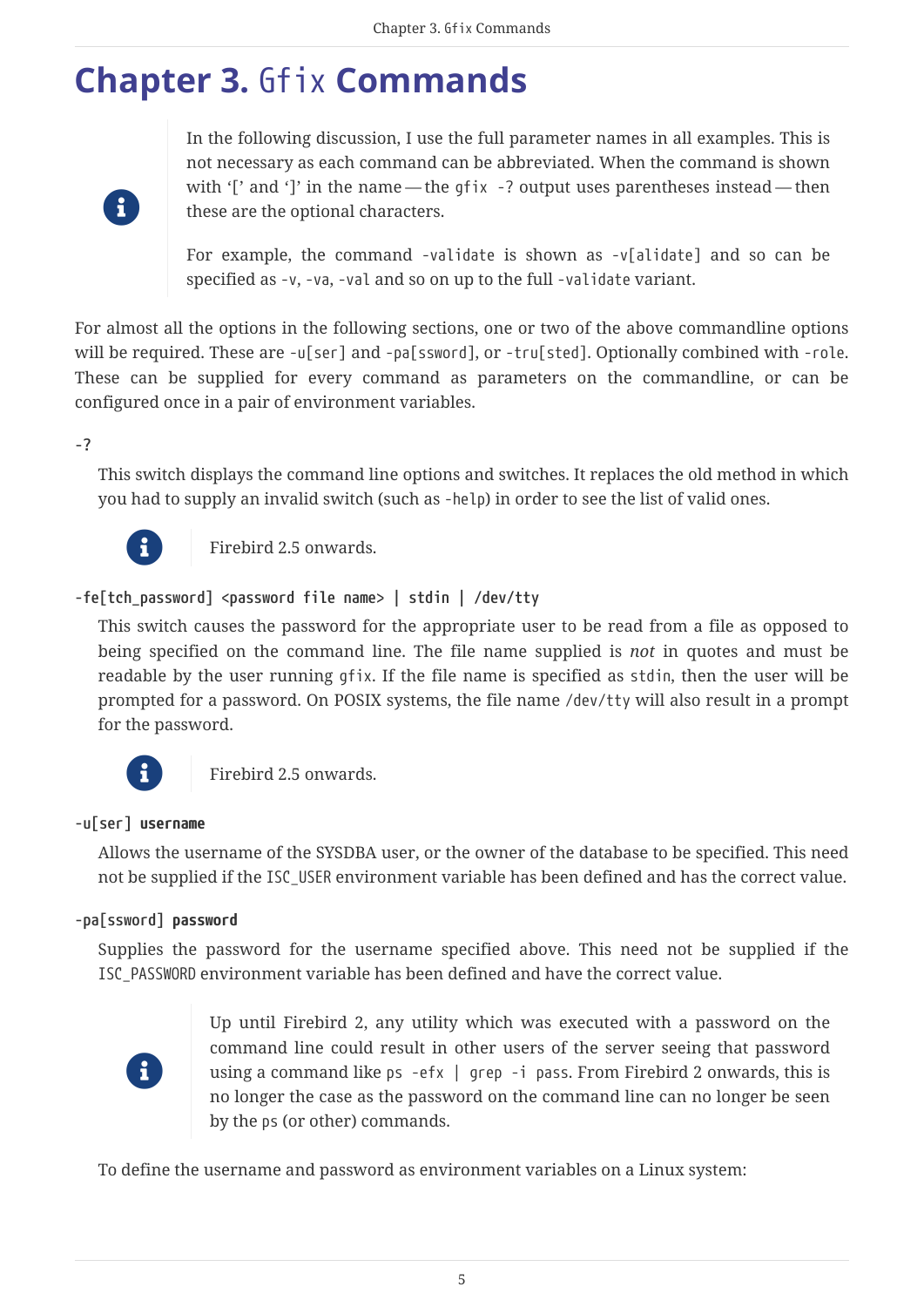```
linux> export ISC_USER=sysdba
linux> export ISC_PASSWORD=masterkey
```
Alternatively, on Windows:

C:\> set ISC\_USER=sysdba C:\> set ISC\_PASSWORD=masterkey



 This is very insecure as it allows anyone who can access your session the ability to perform DBA functions that you might not want to allow.

#### **-role** *role*

Supplies the role name to use for the username specified.



Firebird 3 onwards.

#### **-tru[sted]**

Use trusted authentication.

If you have not defined the above environment variables, some commands will not work unless you supply -u[ser] and -pa[ssword] on the command line. For example:

```
linux> gfix -validate my_employee
linux> Unable to perform operation. You must be either SYSDBA -
or owner of the database
```


The line that starts with 'Unable to perform' above, has had to be split to fit on the page of the PDF file. In reality, it is a single line.

However, passing the username and password works:

linux> gfix -validate my\_employee -user sysdba -password masterkey

You will notice, hopefully, that some commands do not give any printed output at all. gfix, in the main, only reports when problems are encountered. Always check the response code returned by gfix to be sure that it worked. However, see the caveats section below for details because it looks like the response code is always zero — at least up until Firebird 2.0.



When logging into a database on a remote server, you will always be required to pass the -u[ser] and -pa[ssword] parameters.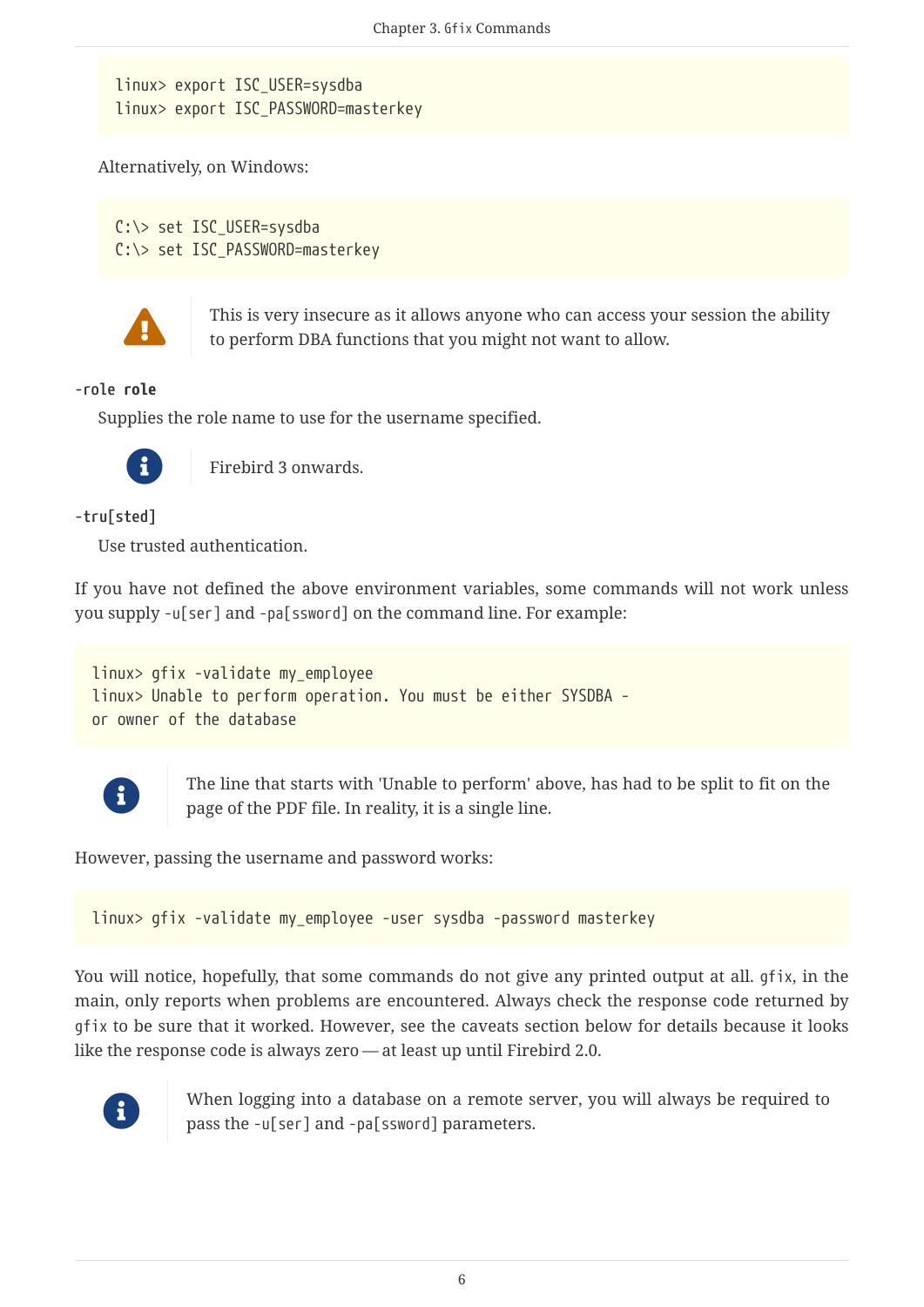## <span id="page-7-0"></span>**Chapter 4. Shadow Files**

A shadow file is an additional copy of the primary database file(s). More than one shadow file may exist for any given database and these may be activated and de-activated at will using the `gfix`utility.

The following descriptions of activating and de-activating shadow files assume that a shadow file already exists for the database. To this end, a shadow was created as follows:

```
linux> isql my_employee;
SQL> create shadow 1 manual '/home/norman/firebird/shadow/my_employee.shd1';
SQL> create shadow 2 manual '/home/norman/firebird/shadow/my_employee.shd2';
SQL> commit;
SQL> show database;
Database: my_employee
 Owner: SYSDBA
 Shadow 1: "/home/norman/firebird/shadow/my_employee.shd1" manual
 Shadow 2: "/home/norman/firebird/shadow/my_employee.shd2" manual
...
SQL> quit;
```
It can be seen that the database now has two separate shadow files created, but as they are manual, they have not been activated. We can see that shadows are in use if we use gstat as follows:

```
linux> gstat -header my_employee | grep -i shadow
Shadow count 2
```


Sometimes, it takes gstat a while to figure out that there are shadow files for the database.



Shadow file details can be found in the RDB\$FILES table within the database.

## <span id="page-7-1"></span>**4.1. Activating Shadows**

The command to activate a database shadow is:

gfix -ac[tivate\_shadow] *shadow\_file\_name*



Before Firebird 3, the command line switch was -ac[tivate].

This makes the shadow file the new database file, and the users are able to continue processing data as normal and without loss.

In the event that your main database file(s) become corrupted or unreadable, the DBA can activate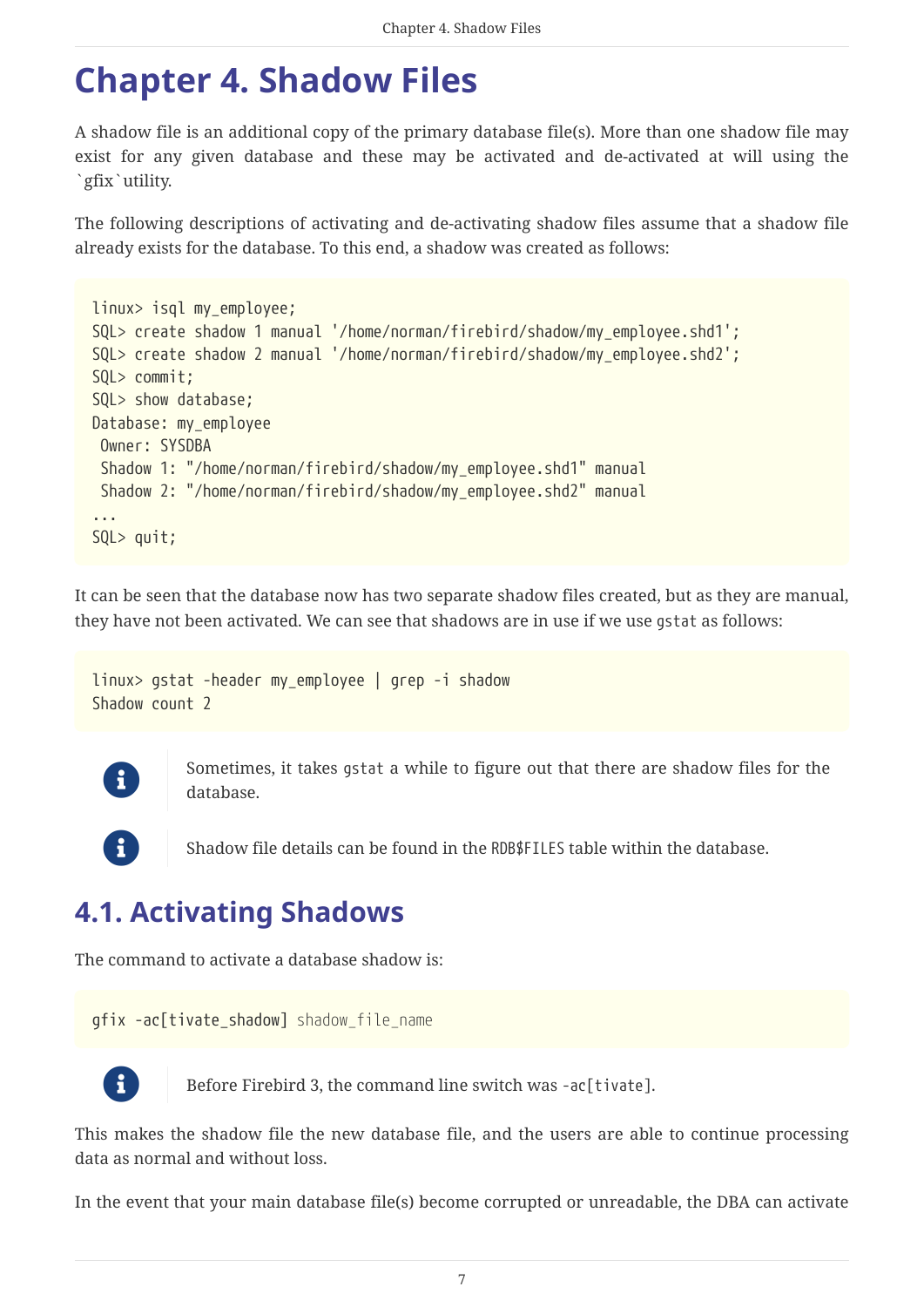a shadow file. Once activated, the file is no longer a shadow file, and a new one should be created to replace it. Additionally, the shadow file should be renamed (at the operating system prompt) to the name of the old database file that it replaces.



It should be noted that activating a shadow while the database itself is active can lead to corruption of the shadow. Make sure the database file is really unavailable before activating a shadow.

Once a shadow file has been activated, you can see the fact that there are active shadows in the output from gstat:

```
linux> gstat -header my_employee | grep -i shadow
Shadow count 2
Attributes active shadow, multi-user maintenance
```


The DBA can set up the database to automatically create a new shadow file in the event of a current shadow being activated. This allows a continuous supply of shadow files and prevents the database ever running without one.

## <span id="page-8-0"></span>**4.2. Killing Shadows**

The command to kill *all unavailable* database shadows, for a specific database, is:

gfix -k[ill\_shadow] *database\_name*



Before Firebird 3, the command line switch was -k[ill].

In the event that a database running with shadow files loses a shadow, or a shadow becomes unusable for some reason, the database will stop accepting new connections until such time as the DBA kills the faulty shadow and, ideally, creates a new shadow to replace the broken one.

The following (contrived) example, shows what happens when the database loses a shadow file, and an attempt is made to connect to that database. There are two sessions in the following example, one is connected to the database while the second deletes a shadow file and then tries to connect to the database. The command line prompts shows which of the two sessions we are using at the time.

First, the initial session is connected to the database and can see that there are two shadow files attached: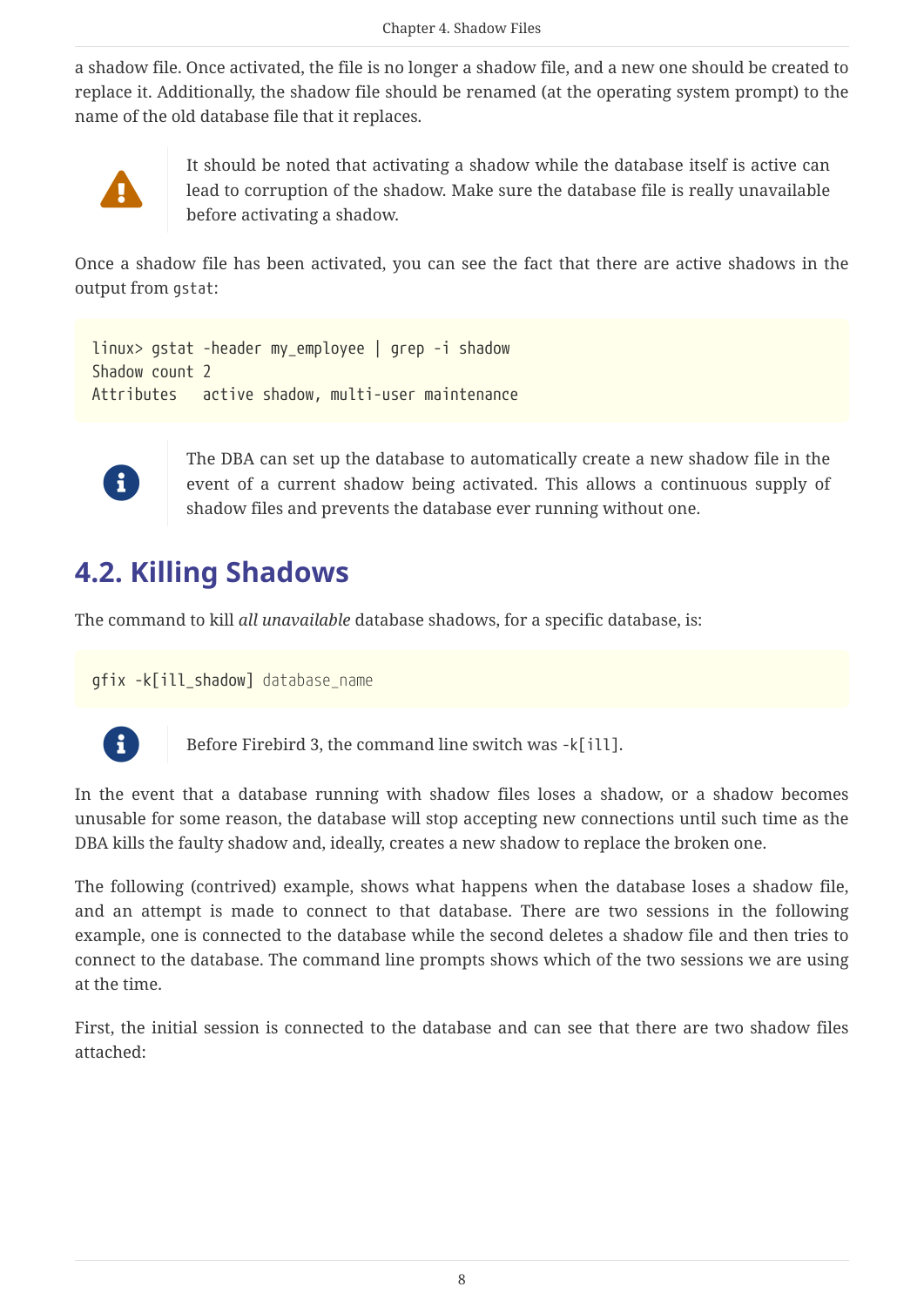```
linux_1>isql my_employee
Database: my_employee
SQL> show database;
Database: my_employee
    Owner: SYSDBA
Shadow 1: "/home/norman/firebird/shadow/my_employee.shd1" manual
Shadow 2: "/home/norman/firebird/shadow/my_employee.shd2" manual
  ...
```
In the second session, we delete one of the shadow files, and then try to connect to the database

```
linux_2> rm /home/norman/firebird/shadow/my_employee.shd2
linux_2> isql_my_employee
Statement failed, SQLCODE = -901
lock conflict on no wait transaction
-I/O error for file "/home/norman/firebird/shadow/my_employee.shd2"
-Error while trying to open file
-No such file or directory
-a file in manual shadow 2 in unavailable
Use CONNECT or CREATE DATABASE to specify a database
SQL> quit;
```
The second session cannot connect to the database until the problem is fixed. The DBA would use the gfix -k[ill\_shadow] command to remove details of the problem shadow file from the database and once completed, the second (and subsequent) sessions would be able to connect.

```
linux_2> gfix -kill_shadow my_employee
linux_2> isql my_employee
Database: my_employee
SQL> show database;
Database: my_employee
    Owner: SYSDBA
Shadow 1: "/home/norman/firebird/shadow/my_employee.shd1" manual
...
```
The database now has a single shadow file where before it had two. It is noted, however, that gstat still shows the database as having two shadows, even when one has been removed.

```
linux> gstat -header my_employee | grep -i shadow
Shadow count 2
Attributes active shadow, multi-user maintenance
```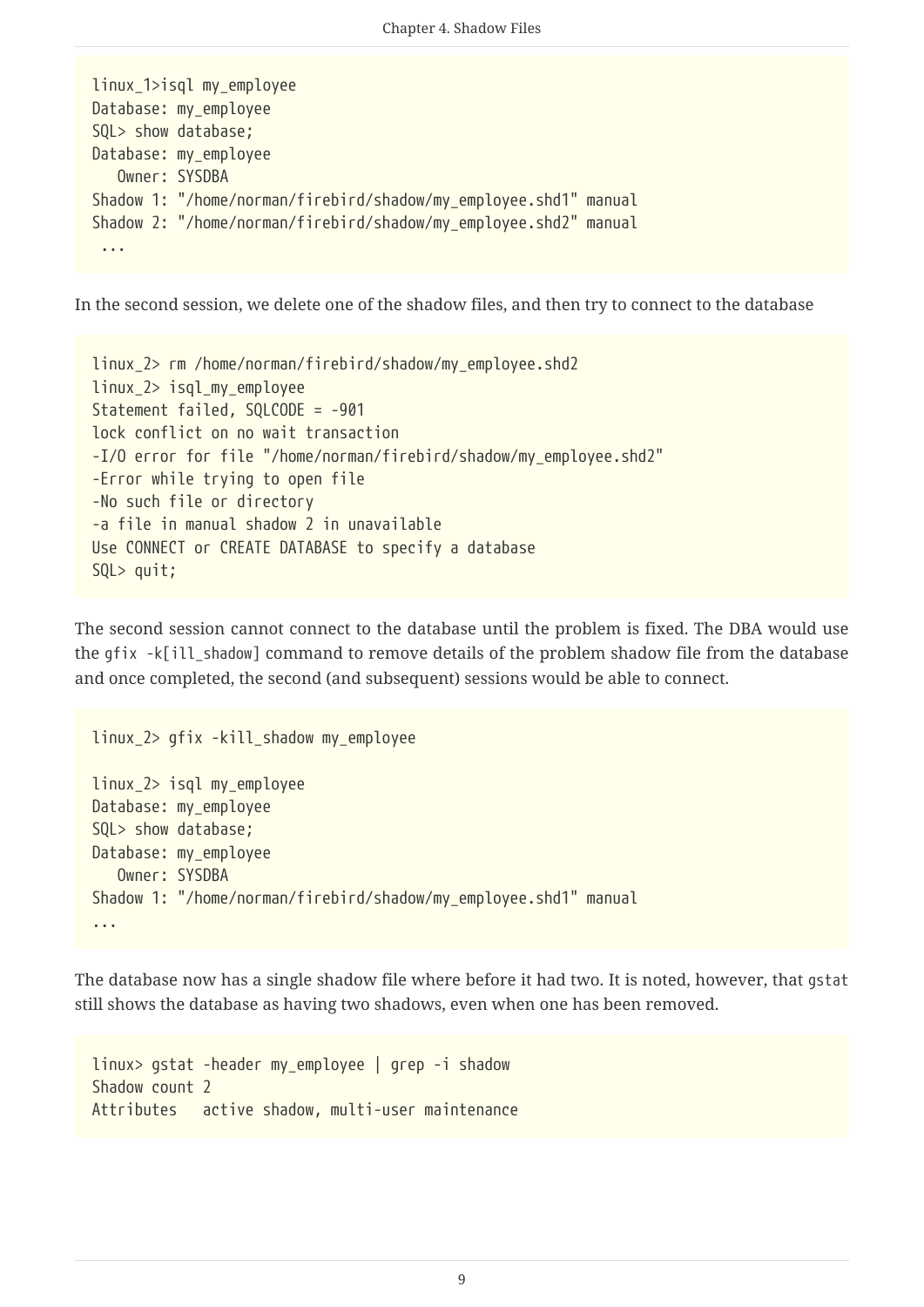

In addition to the above strange result, if I subsequently DROP SHADOW 1 and COMMIT, to remove the remaining shadow file, gstat now shows that the shadow count has gone up to three when it should have gone down to zero!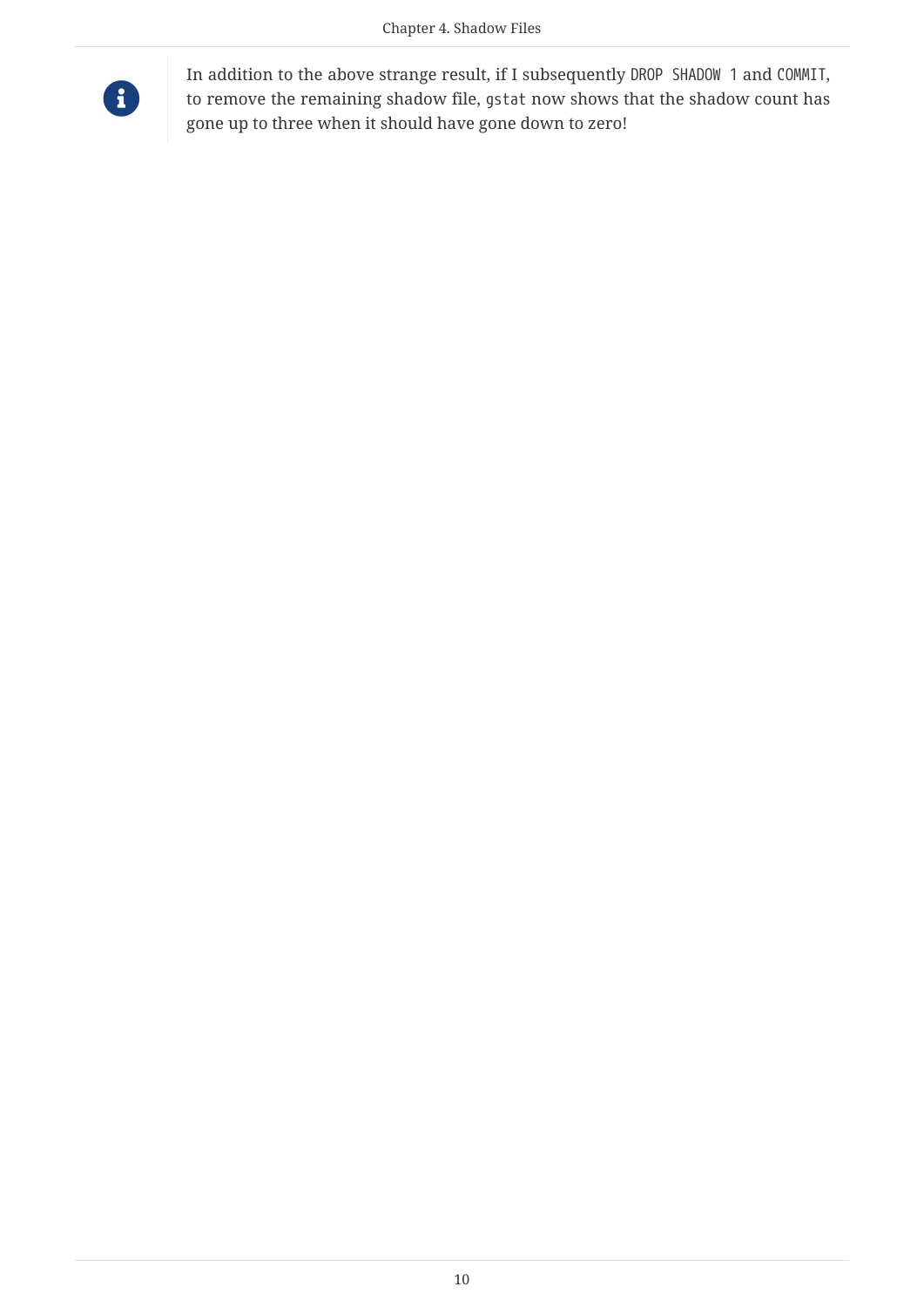# <span id="page-11-0"></span>**Chapter 5. Set Database Page Buffers**

The database cache is an area of RAM allocated to store (cache) database pages in memory to help improve the efficiency of the database performance. It is far quicker to read data from memory that it is to have to physically read the data from disc.

The size of the database cache is dependent on the database page size and the number of buffers allocated, a buffer is the same size as a database page, and whether the installation is using Classic or Superserver versions of Firebird.

In a Classic and SuperClassic Server installation, by default, each connection to the database gets its own relatively small cache of 256 pages (was 75 before Firebird 3.0) while Superserver creates a much larger cache of 8196 pages (was 2048 before Firebird 3.0) which is shared between all the connections.

Usually, page buffers value is set as parameter DefaultDbCachePages in firebird.conf (and, in databases.conf since Firebird 3.0), but it also can be set directly in the database header using gfix tool (and this setting will override firebird.conf and databases.conf, so be careful).

The command to set the number of cache pages is:

gfix -b[uffers] *BUFFERS database\_name*

This command allows you to change the number of buffers (pages) allocated in RAM to create the database cache.

You cannot change the database page size in this manner, only the number of pages reserved in RAM.

One parameter is required which must be numeric and between 50 (the minimum) and 2147483646 (the maximum since Firebird 2.5, before it was 131072).



Please don't consider page buffers value as an ultimate parameter to improve Firebird's performance, and don't set it too high without clear understanding what are you doing.

The setting applies only to the database you specify. No other databases running on the same server are affected.

The new value of page buffers will be allocated at the first connection to the database.

There is a difference in behaviour between Firebird architectures: for SuperServer, if number of page buffers was changed while database had active connection, the old value will be used until all connections disconnect; for Classic/SuperClassic, new connections will use the new value of page buffers immediately after the change.

The following example shows the use of gstat to read the current number of buffers, the gfix utility being used to set the buffers to 4,000 pages and gstat being used to confirm the setting. The value of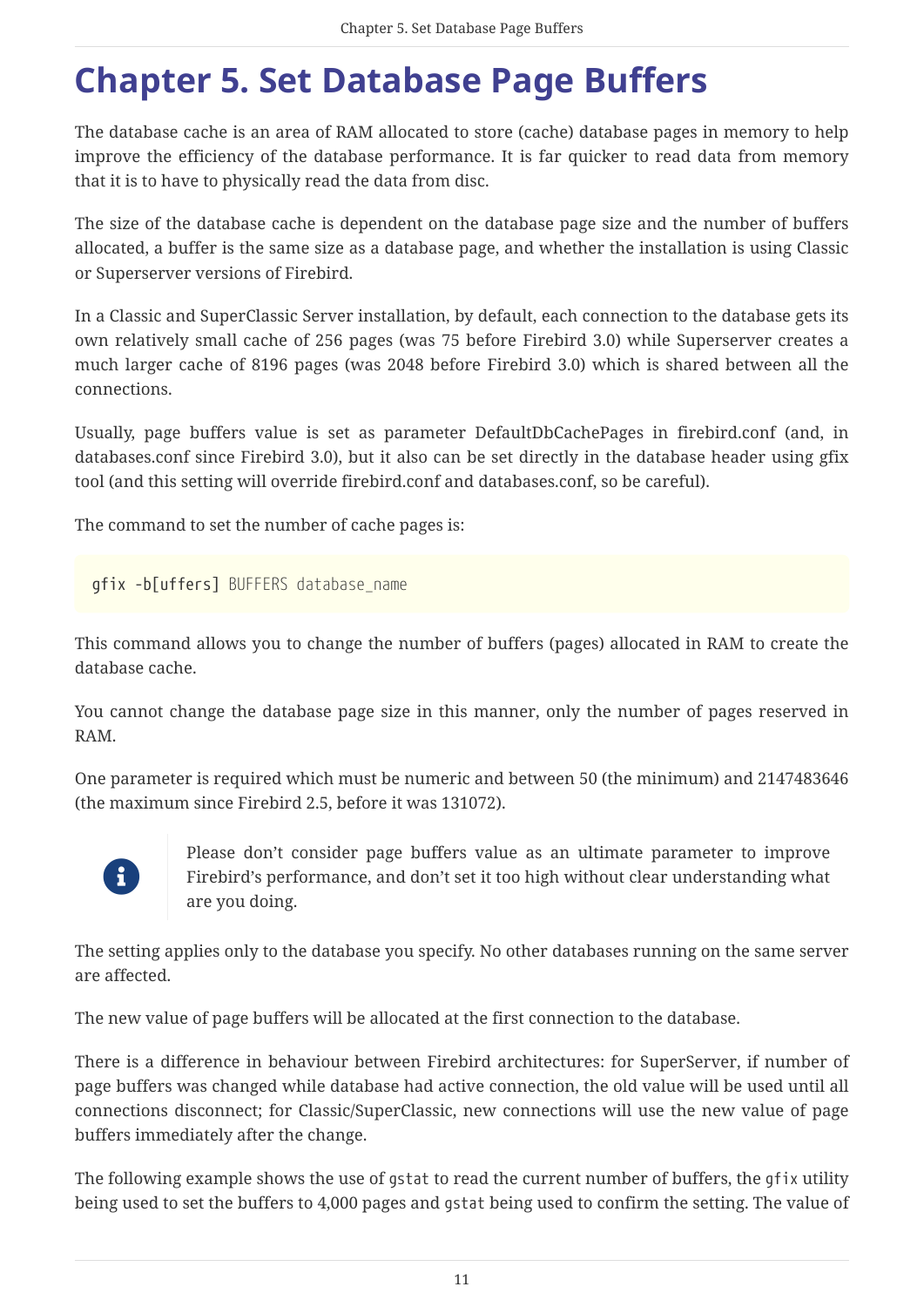zero for page buffers indicates the default setting for the server type is in use.



Page buffers 4000

You can use the gstat command line utility to display the database details with the command line: gstat -header *db\_name* however, to run gstat, you need to be logged into the server — it cannot be used remotely.

```
linux> gstat -header my_employee | grep -i "page buffers"
Page buffers 0
linux> gfix -buffers 4000 my_employee
linux> gstat -header my_employee | grep -i "page buffers"
```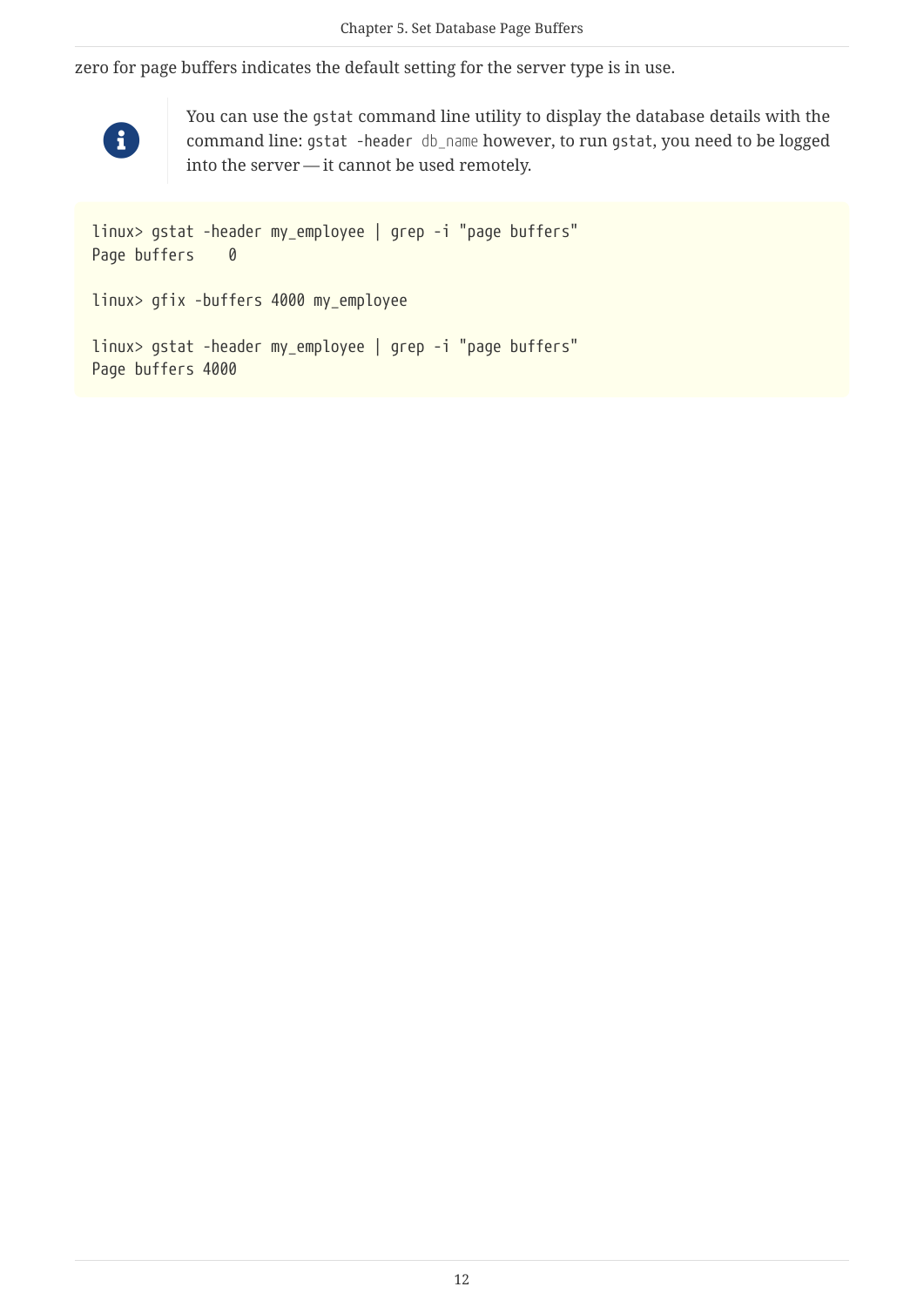# <span id="page-13-0"></span>**Chapter 6. Limbo Transaction Management**

Limbo transactions can occur when an application is updating two (or more) databases at the same time, in the same transaction. At COMMIT time, Firebird will prepare each database for the COMMIT and then COMMIT each database separately.

In the event of a network outage, for example, it is possible for part of the transaction to have been committed on one database but the data on the other database(s) may not have been committed. Because Firebird cannot tell if these transactions (technically sub-transactions) should be committed or rolled back, they are flagged as being in limbo.

Gfix offers a number of commands to allow the management of these limbo transactions.



The following examples of limbo transactions are based on Firebird 1.5 and have kindly been provided by Paul Vinkenoog. Because of the limitation of my setup, I am unable to create limbo transactions in my current location.

In the spirit of consistency, however, I have renamed Paul's servers and database locations to match the remainder of this document.

## <span id="page-13-1"></span>**6.1. Listing Limbo Transactions**

The gfix command -l[ist] will display details of transactions that are in limbo. If there is no output, then there are no transactions in limbo and no further work need be done. The command is:

```
gfix -l[ist] database_name
```
An example of listing limbo transactions is shown below. This command is run against the local database on the server named linux where a multi-database transaction had been run connected to databases linux@my employee and remote:testlimbo. Both of these database names are aliases.

```
linux> gfix -list my_employee
Transaction 67 is in limbo.
 Multidatabase transaction:
 Host Site: linux
  Transaction 67
has been prepared.
  Remote Site: remote
 Database path: /opt/firebird/examples/testlimbo.fdb
```
If the command is run against the remote database then nothing will be listed because that database does not have any limbo transactions — the transaction that went into limbo, when the network failed, for example, was initiated on the local database.

You may also supply the -pr[ompt] option to the command, and you will be prompted to COMMIT or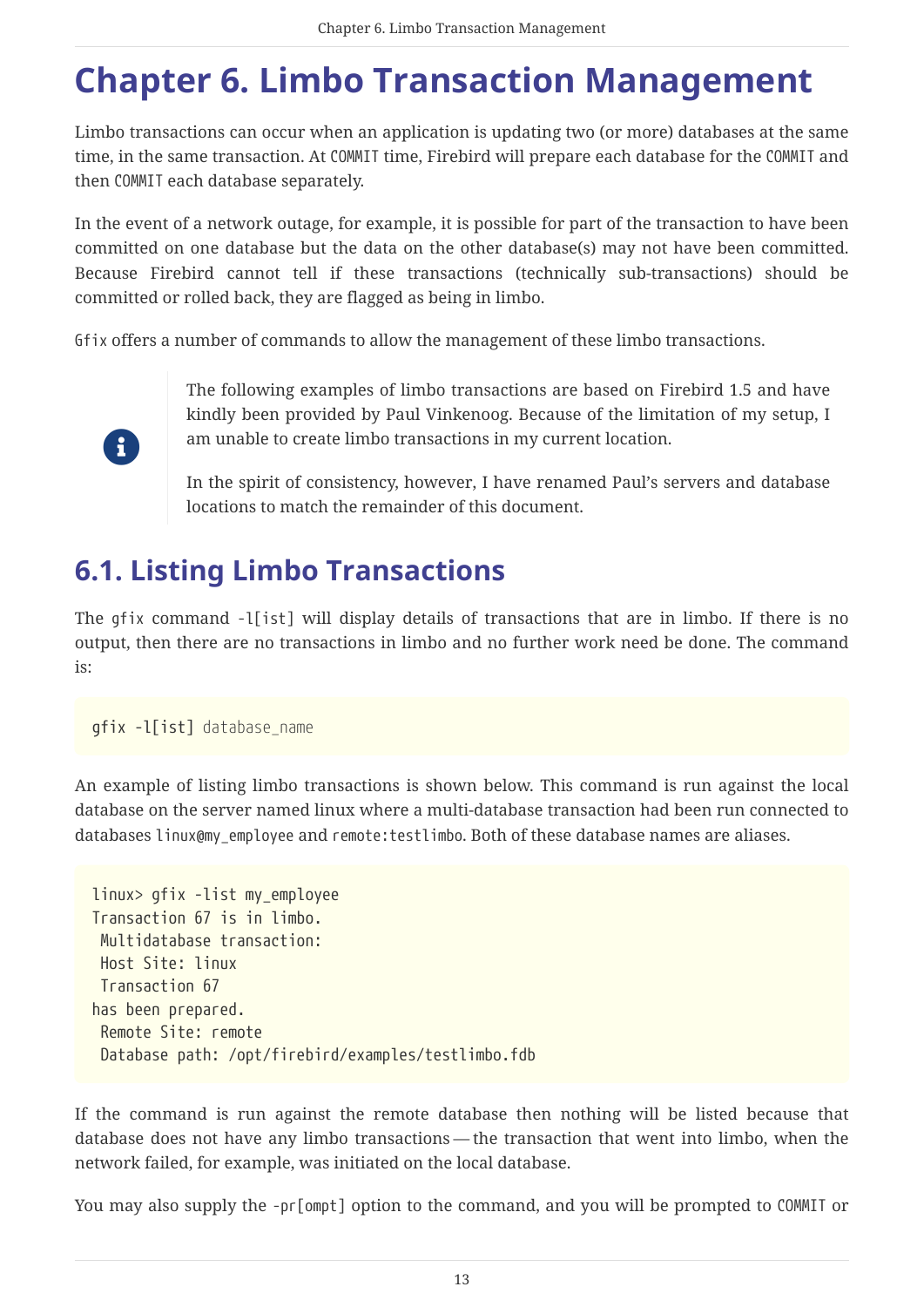ROLLBACK each detected limbo transaction. In this case, the command would be:

```
gfix -l[ist] -pr[ompt] database_name
```
An example of this is shown below.

```
linux> gfix -list -prompt my_employee
Transaction 67 is in limbo.
 Multidatabase transaction:
 Host Site: linux
 Transaction 67
has been prepared.
 Remote Site: remote
 Database path: /opt/firebird/examples/testlimbo.fdb
Commit, rollback or neither (c, r, or n)?
```
### <span id="page-14-0"></span>**6.2. Committing Or Rolling Back**

When a limbo transaction has been detected, the DBA has the option of committing or rolling back one or more of the transactions reported as being in limbo.

When more than one transaction is listed, the DBA can either commit or roll back all transactions in limbo, or a specific transaction number.

The following commands show the -co[mmit] option being used, but the -r[ollback] option applies as well, it all depends on what the DBA is trying to achieve.

To commit every limbo transaction on the database, the following command would be used:

gfix -co[mmit] all *database\_name*

If the DBA wanted to commit a single transaction, then the command would change to the following:

gfix -co[mmit] *TXN database\_name*

Where *TXN* is the transaction number to be committed.

When either of these options are used, there is no feedback from gfix to advise you that the commit actually worked. You would need to rerun the gfix -list command to make sure that all, or the selected, limbo transactions had indeed gone.

You cannot commit or rollback a transaction that is not in limbo. If you try, the following will occur: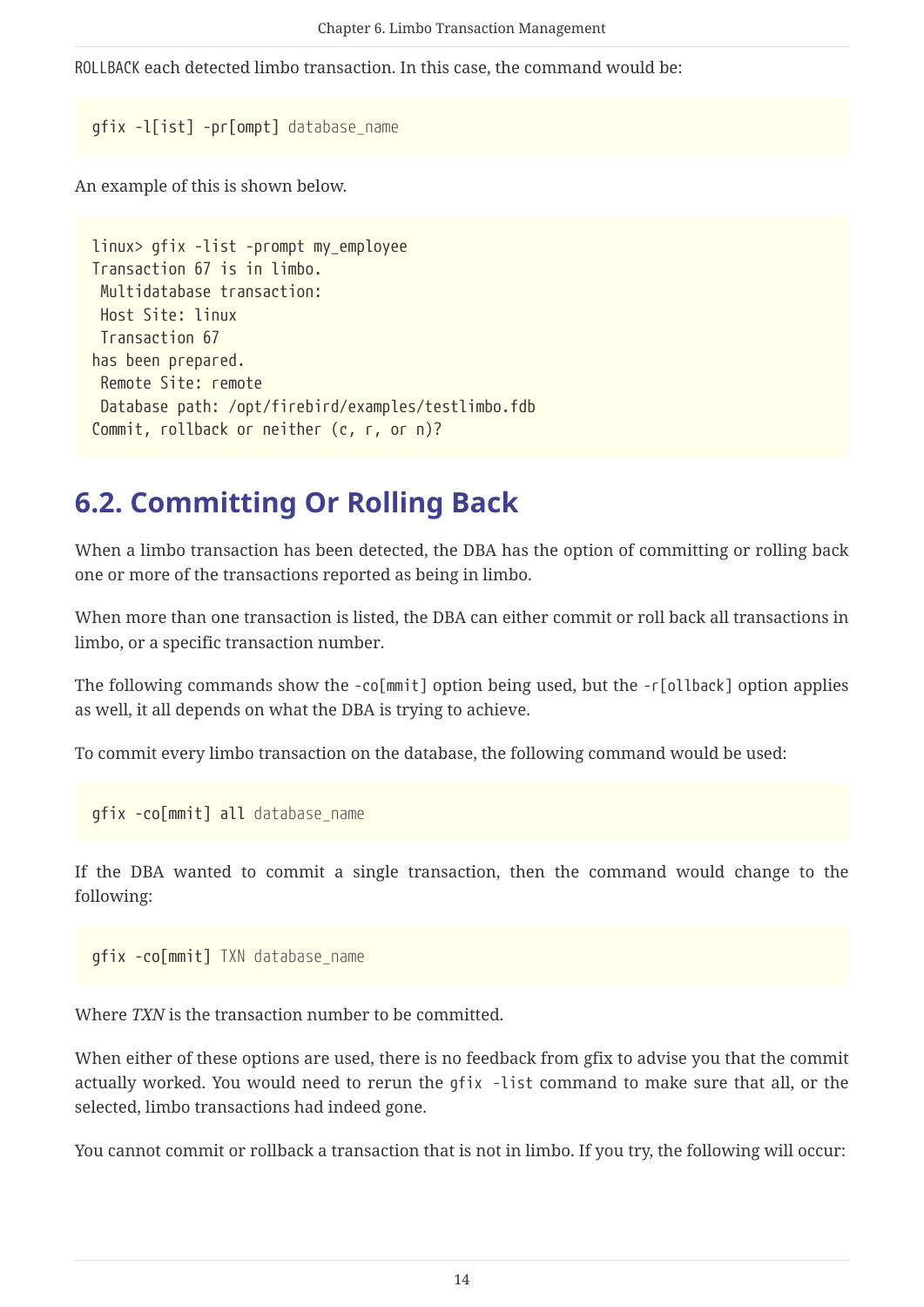```
linux> gfix -commit 388 my_employee
failed to reconnect to a transaction in database my_employee
transaction is not in limbo
-transaction 388 is active
unknown ISC error 0
```
When committing or rolling back all limbo transactions, the -pr[ompt] option can be specified. It is, however, not permitted when processing a single transaction. An example of using the -pr[ompt] option has been shown above under listing limbo transactions.

## <span id="page-15-0"></span>**6.3. Automatic Two-phase Recovery**

Gfix can be used to perform automatic two-phase recovery. The command for this is -tw[o\_phase] and, like -co[mmit] and -r[ollback] above, requires either all or a transaction number.

The output of the -l[ist] command shows what will happen to each listed transaction in the event that the DBA runs the -tw[o\_phase] command.

The command also takes the -pr[ompt] option, as above, when used to process all transaction.

The command line to carry out automatic two-phase recovery is:

gfix -tw[o\_phase] *TXN database\_name*

or

gfix -tw[o\_phase] all *database\_name*

As above, *TXN* is a single transaction number from the list of limbo transactions.



Paul has noted that when using the -co[mmit], -r[ollback] or -tw[o\_phase] options, the output is exactly the same and appears to show that these three are all just synonyms for the -l[ist] -pr[ompt] pair of options. This occurred whether or not Paul used the transaction number, 67, or 'all' in the command line.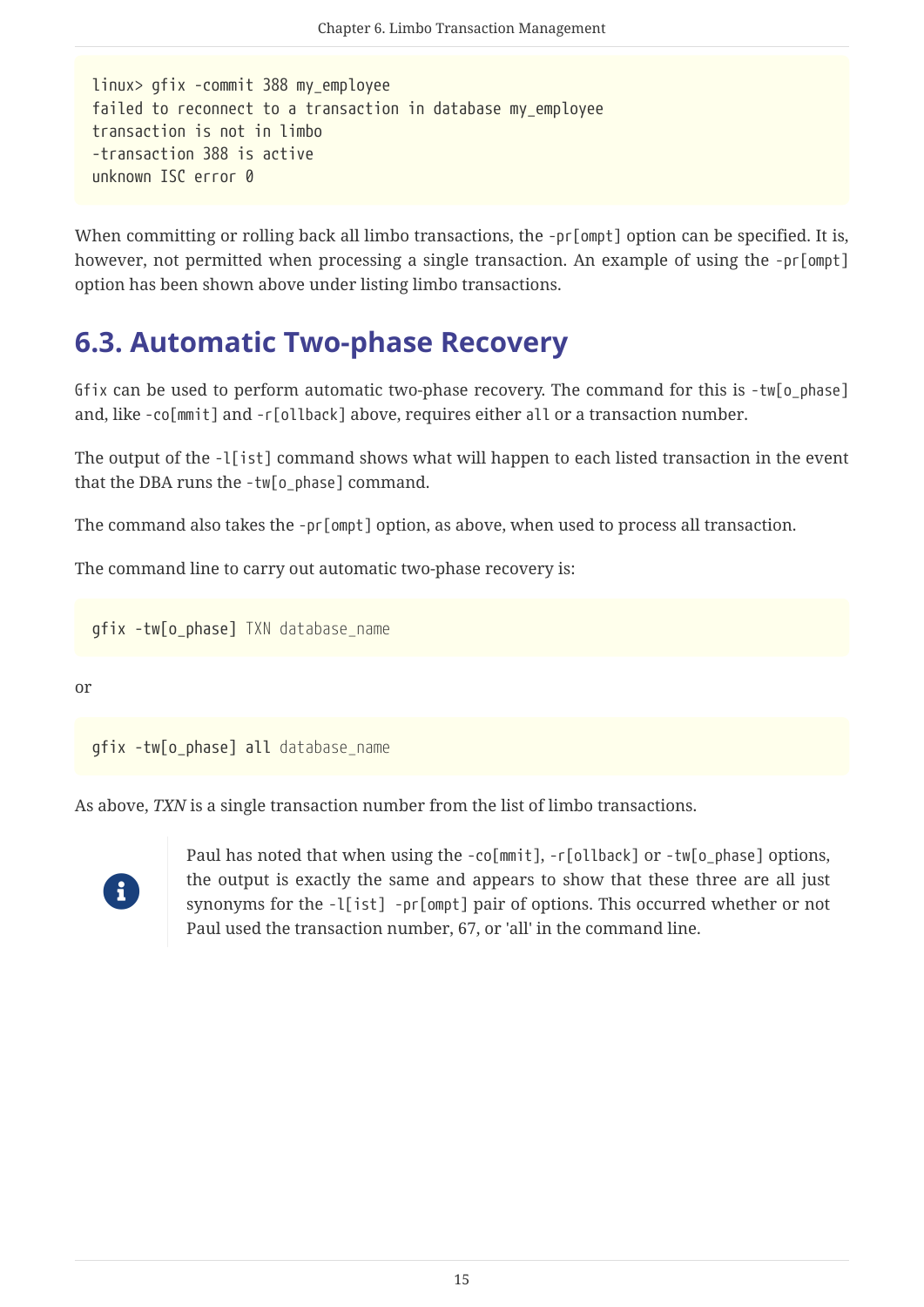## <span id="page-16-0"></span>**Chapter 7. Cache Manager**

When the help page for gfix is displayed there is a message in the output for the -ca[che] option which states:

... -ca[che] shutdown cache manager ...

However, when called this option simply displays the help page again.

The question that immediately springs to my mind is, if we can shutdown the cache manager with this option, how do we start it back up again?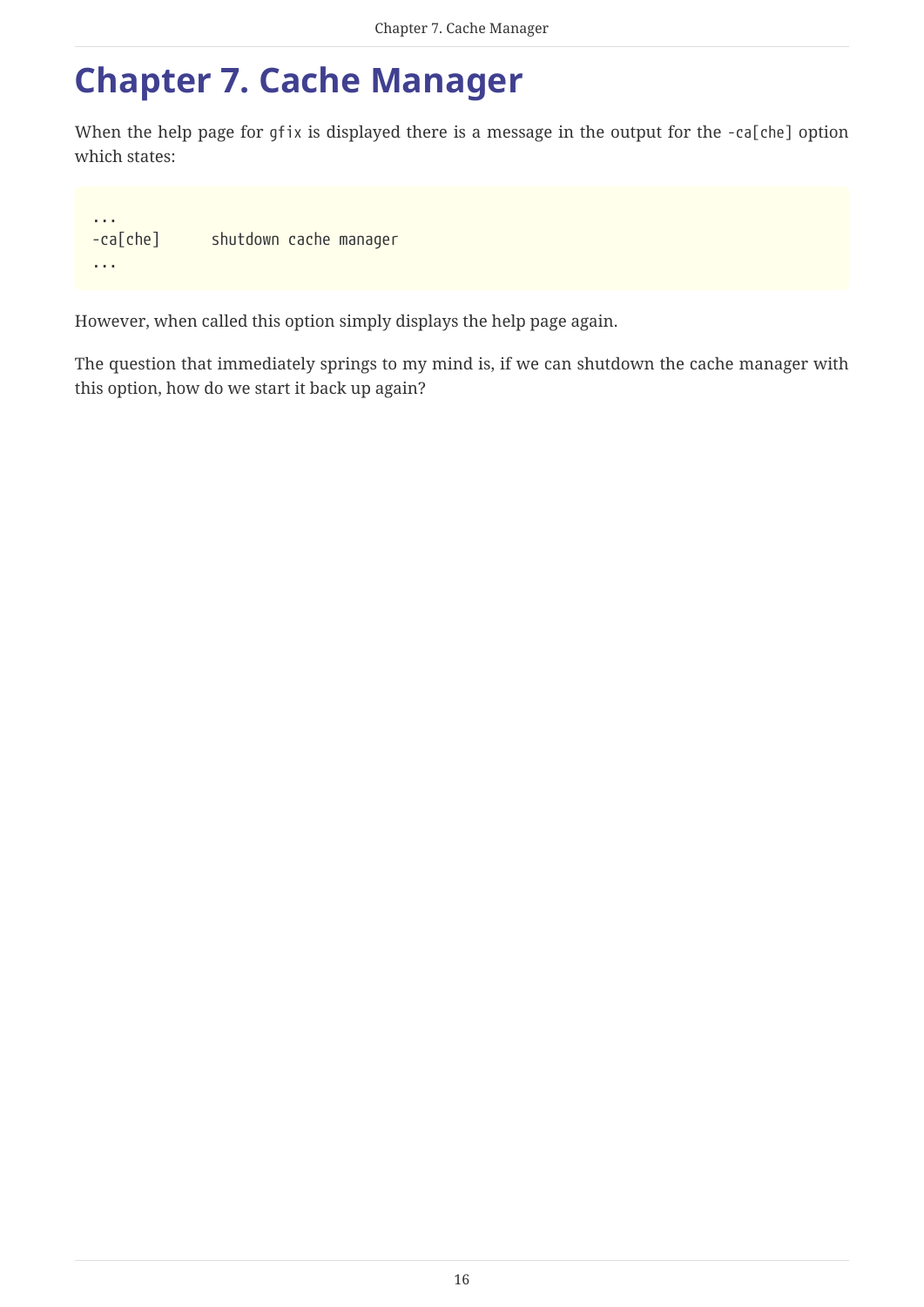# <span id="page-17-0"></span>**Chapter 8. Changing The Database Mode**

Databases can be set to run in one of two modes, read only — where no updates are permitted, and read/write — where both reading and writing of data is permitted. By default, Firebird creates read/write databases and as such, all read/write databases must be placed on a file system which allows writing to take place.

Should you wish to put a Firebird database on a CD, for example, you wouldn't be able to do so. After a new database has been populated with data it can be changed to read only mode, and then used on a CD (or other read only file systems) with no problems.



Firebird uses SQL internally to maintain its internal structures with details about transactions, for example, and this is the reason that a database must be placed on a read/write file system regardless of whether only SELECT statements are run or not.



 $\mathbf{G}$  Only databases in dialect 3 can be changed to read only mode.

The command to set the required mode for a database is:

gfix -mo[de] *MODE database\_name*

The command takes two parameters, the *MODE* which must be one of the following:

**read\_only** the database cannot be written to.

**read\_write** the database can be written to.

The meaning of the two modes should be quite meaningful.

The second parameter is a database name to apply the mode change to.

The following example shows how to put a database into read only mode, and then change it back again. The example also shows what happens when you try to update the database while running in read only mode.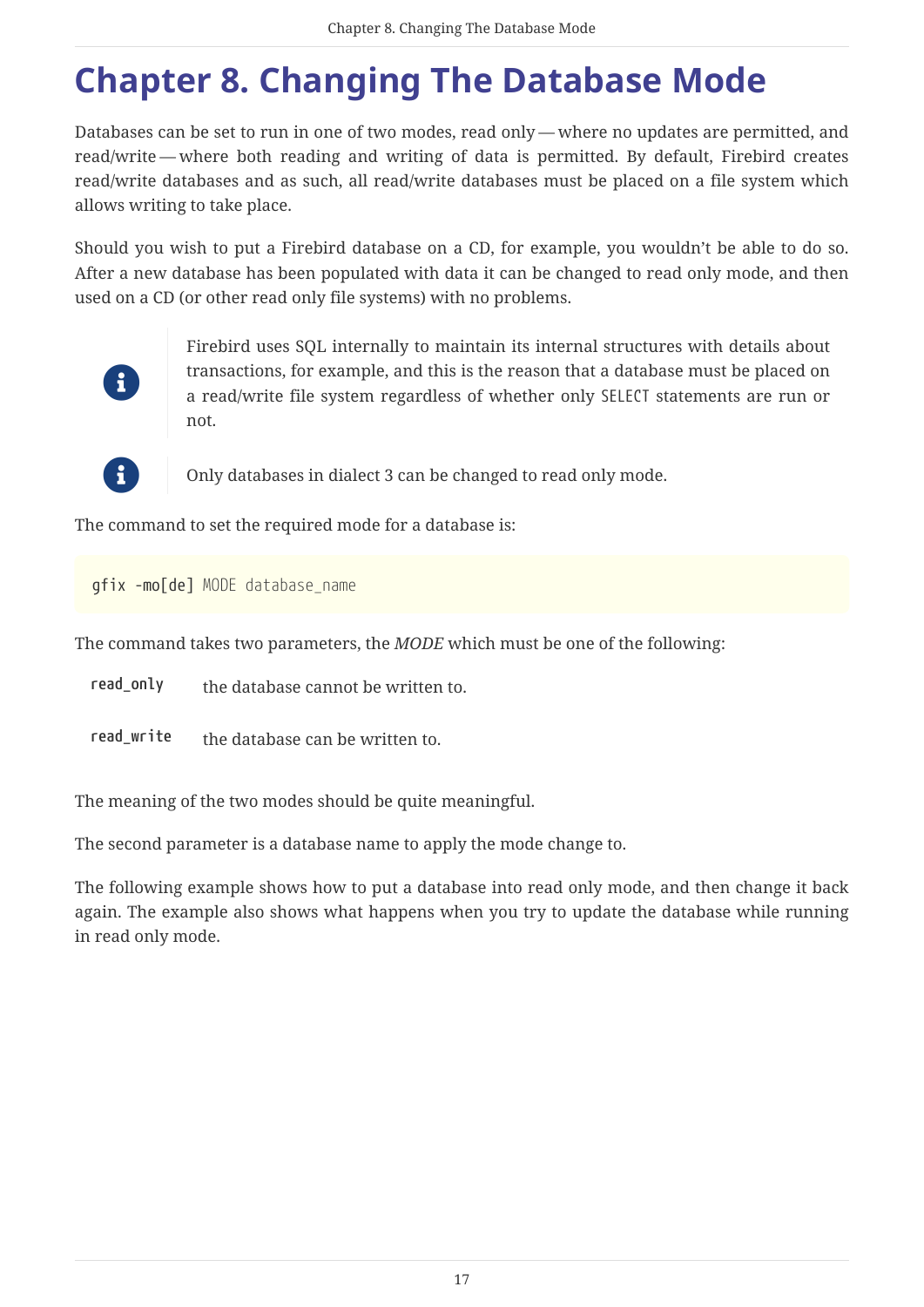```
linux> gfix -mode read_only my_employee
linux> isql my_employee
Database: my_employee
SQL> create table test(stuff integer);
Statement failed, SQLCODE = -902
Dynamic SQL Error
-attempted update on read-only database
SQL> quit;
linux> gfix -mode read_write my_employee
linux> isql my_employee
Database: my_employee
SQL> create table test(stuff integer);
SQL> show table test;
STUFF INTEGER Nullable
SQL> quit;
```
If there are any connections to the database in read/write mode when you attempt to convert the database to read only, the attempt will fail as shown below with Firebird 1.5.

```
linux> gfix -mode read_only my_employee
lock time-out on wait transaction
-lock time-out on wait transaction
-object my_employee is in use
linux> echo $?
\theta
```


 As with many failures of gfix, the response code returned to the operating system is zero.

Under Firebird 2, the error message is more self-explanatory:

```
linux> gfix -mode read_only my_employee
lock time-out on wait transaction
-object /opt/firebird/databases/my_employee.fdb is in use
linux> echo $?
\theta
```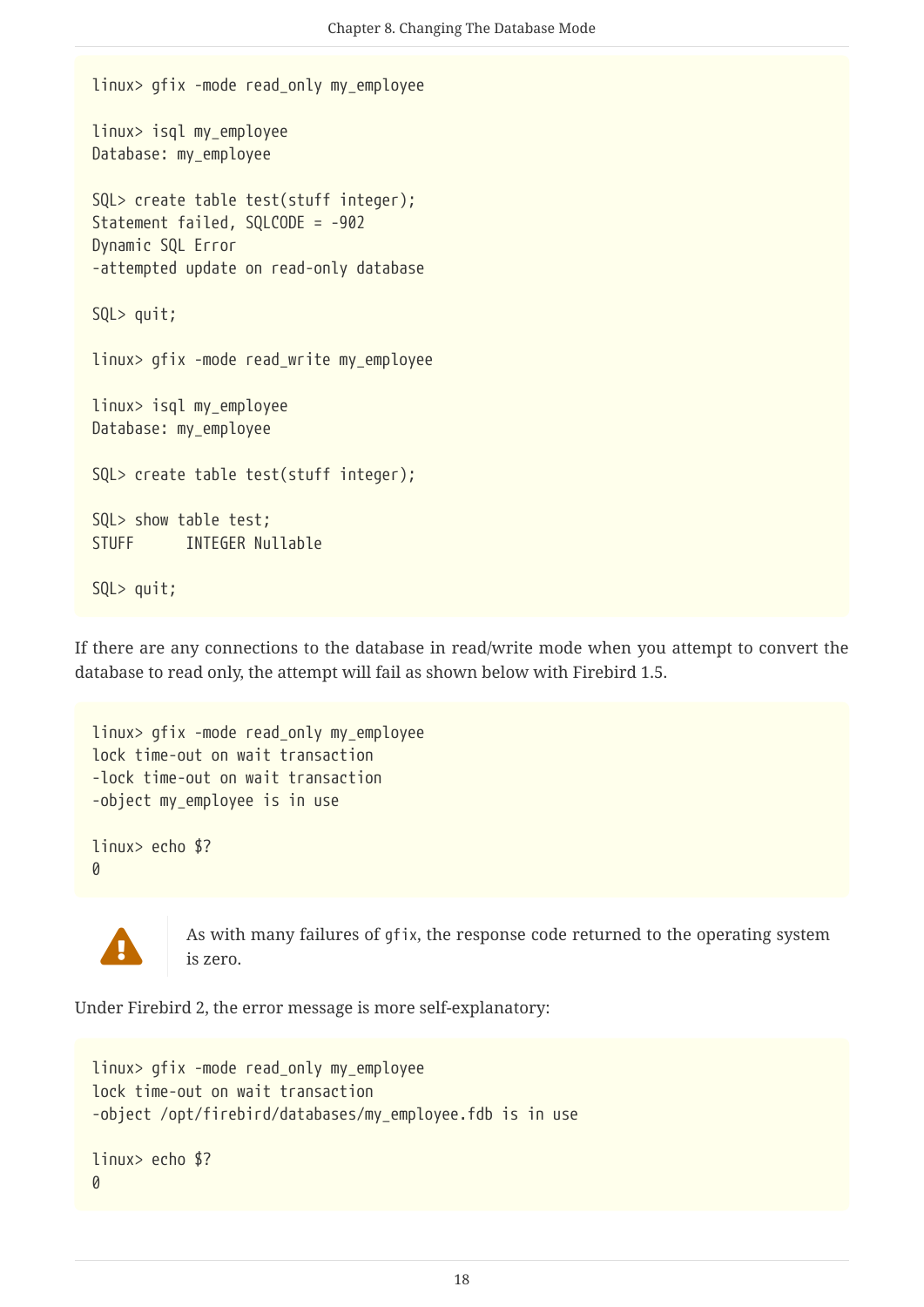## <span id="page-19-0"></span>**Chapter 9. Setting The Database Dialect**

The dialect of the database is simply a term that defines the specific features of the SQL language that are available when accessing that database. There are three dialects at present (Firebird version 2.0), these are:

- Dialect 1 stores date and time information in a DATE data type and has a TIMESTAMP data type which is identical to DATE. Double quotes are used to delimit string data. The precision for NUMERIC and DECIMAL data types is less than a dialect 3 database and if the precision is greater than 9, Firebird stores these as DOUBLE PRECISION. BIGINT is not permitted as a data type.
- Dialect 2 is available only on the Firebird client connection and cannot be set in the database. It is intended to assist debugging of possible problems with legacy data when migrating a database from dialect 1 to 3. This dialect cannot be set for a database using gfix. (See below.)
- Dialect 3 databases allow numbers (DECIMAL and NUMERIC data types) to be stored as BIGINT when the precision is greater than 9. The TIME data type is able to be used and stores time data only. The DATE data type stores on date information. Double quotes can be used but only for identifiers that are case dependent, not for string data which has to use single quotes.

The command to change the SQL dialect for a database is:

gfix -s[ql\_dialect] *DIALECT database\_name*

The *DIALECT* parameter is simply 1 or 3.

The following example changes a database to use dialect 3 which will allow many newer features of SQL 92 to be used.

```
linux> gfix -sql_dialect 3 my_employee
linux> gstat -header my_employee | grep dialect
Database dialect 3
linux> gfix -sql_dialect 1 my_employee
linux> gstat -header my_employee | grep dialect
Database dialect 1
```
Because you cannot use gstat remotely, you may also use the isql command SHOW SQL DIALECT from a remote location to see which dialect your client and database are using, as follows:

```
remote> isql my_employee -user norman -password whatever
Database: my_employee
SQL> show sql dialect;
Client SQL dialect is set to: 3 and database SQL dialect is: 3
```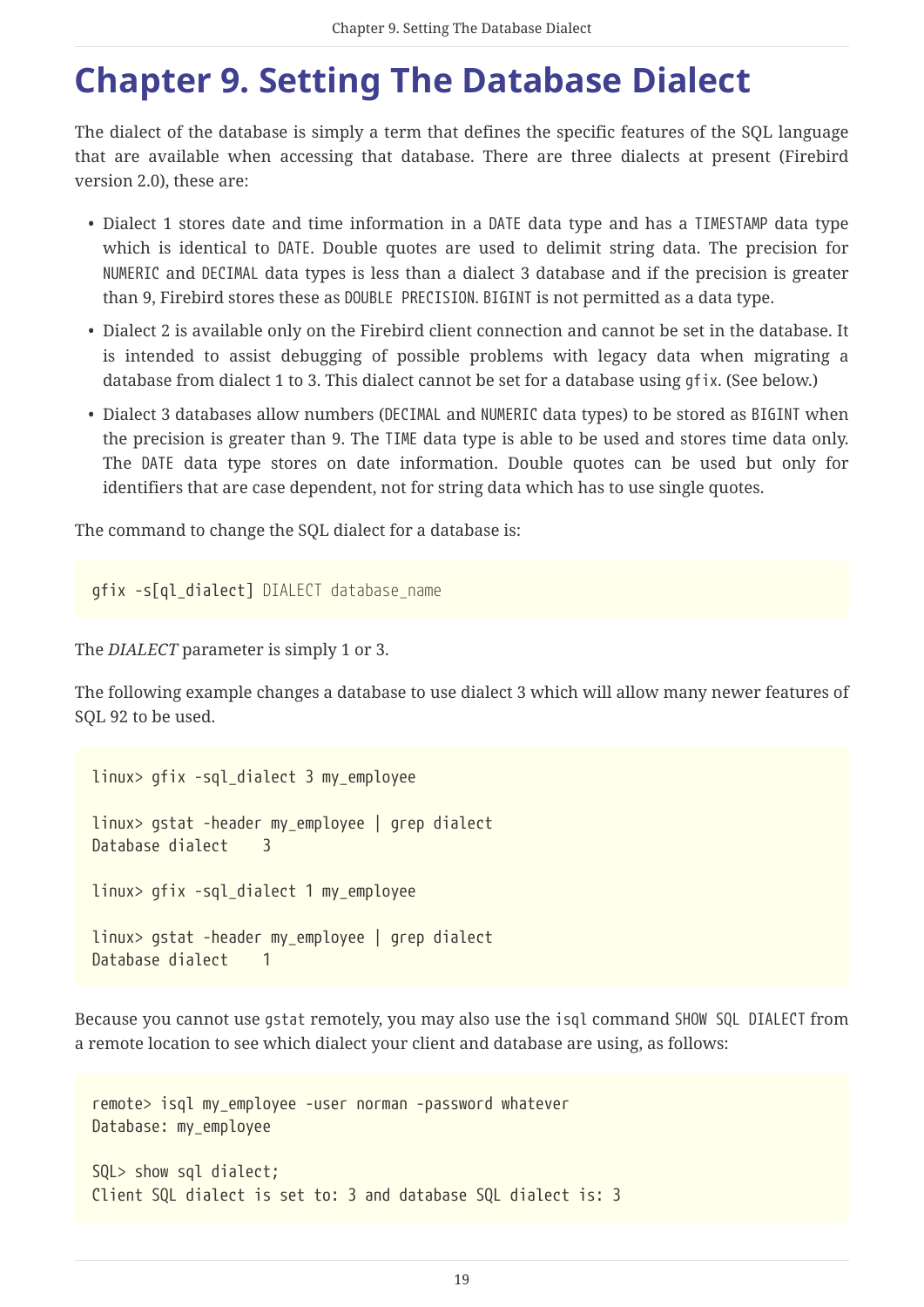Although dialect 2 is possible on the client, trying to set a dialect of 2 will fail on the server as the following example shows.

linux> gfix -sql\_dialect 2 my\_employee Database dialect 2 is not a valid dialect. -Valid database dialects are 1 and 3. -Database dialect not changed.

To set dialect 2 for your *client* connection, you use isql as follows:

```
linux> isql my_employee
Database: my_employee
SQL> set sql dialect 2;
WARNING: Client SQL dialect has been set to 2 when connecting -
to Database SQL dialect 3 database.
SQL> show sql dialect;
Client SQL dialect is set to: 2 and database SQL dialect is: 3
```


The WARNING line above has had to be split to fit on the page of the PDF version of this manual. In reality, it is a single line of text.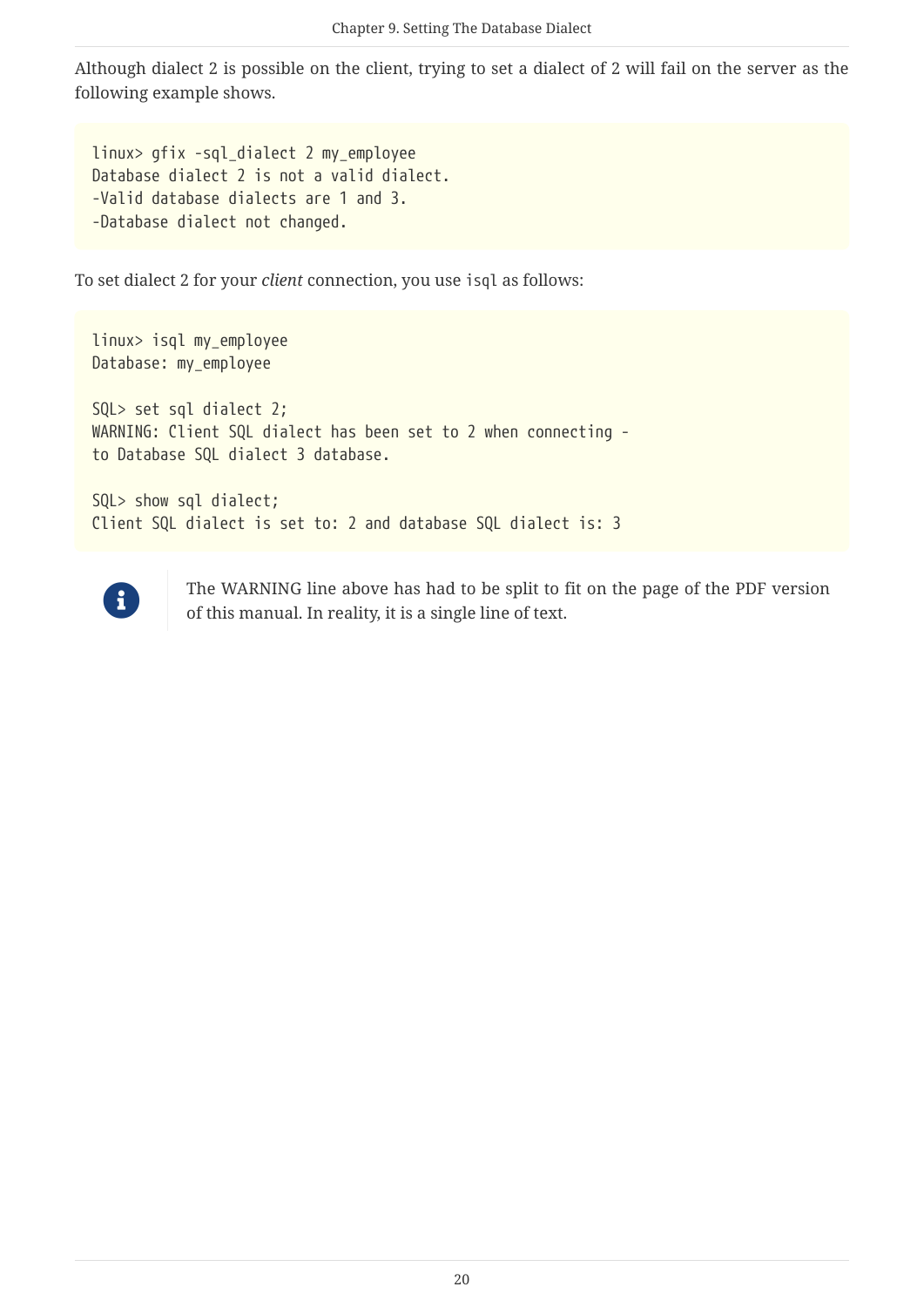# <span id="page-21-0"></span>**Chapter 10. Database Housekeeping And Garbage Collection**

## <span id="page-21-1"></span>**10.1. Garbage**

Garbage, for want of a better name, is the detritus that Firebird leaves around in the database after a rollback has been carried out. This is basically a copy of the row(s) from the table(s) that were being updated (or deleted) by the transaction prior to the rollback.

Almost all garbage is created by committed transactions. Since around V2.5 transactions that rollback are cleaned up immediately — assuming that Firebird is still running.

The major cause of garbage build-up is long-running transactions that require Firebird to keep old versions of records that are frequently updated. Another source of garbage is an application strategy that deletes records and never revisits them.

What actually happens on delete is that Firebird stores a "deleted stub" with the full record as a back version. Until the delete is mature — meaning that all active transactions started *after* the delete was committed — the old version must be preserved.

Imagine a table that's indexed and accessed by date. On some schedule, records age out and are deleted. In the application, records are accessed by date, and the deleted records are so old no query ever asks for them. So there they sit, taking up space and doing no good to anyone. Even with a garbage collect thread, some active transaction has to *stumble* over deleted records or records with unneeded back versions before the record will be garbage collected.

In cooperative garbage collection, that particular record will be cleaned up immediately (or at least when the transaction gets some cycles). The dedicated garbage collection thread should clean up all the records on a page, but not until an active transaction tells it that there's a page that needs cleaning.

Because Firebird uses multi-generational architecture, every time a row is updated or deleted, Firebird keeps a copy in the database. These copies use space in the pages and can remain in the database for some time, especially if there are no active transactions stumbling across them!

There are a number of causes of garbage:

- Remnants from a committed transaction. This is the main cause of garbage since around Firebird version 2.5.
- Remnants from an aborted (rolled back) transaction *may* exist in Firebird versions prior to 2.5, newer versions perform immediate clean up after a rollback however, if the Firebird Server, the Operating System or the physical server crashed, then these remnants may still exist, even in later versions of Firebird.
- Applications, described above, which delete database records, but then, subsequently, never revisit those deleted versions to garbage collect them automatically.

With regard to the remnants from aborted or rolled back transactions, Firebird (now) carries out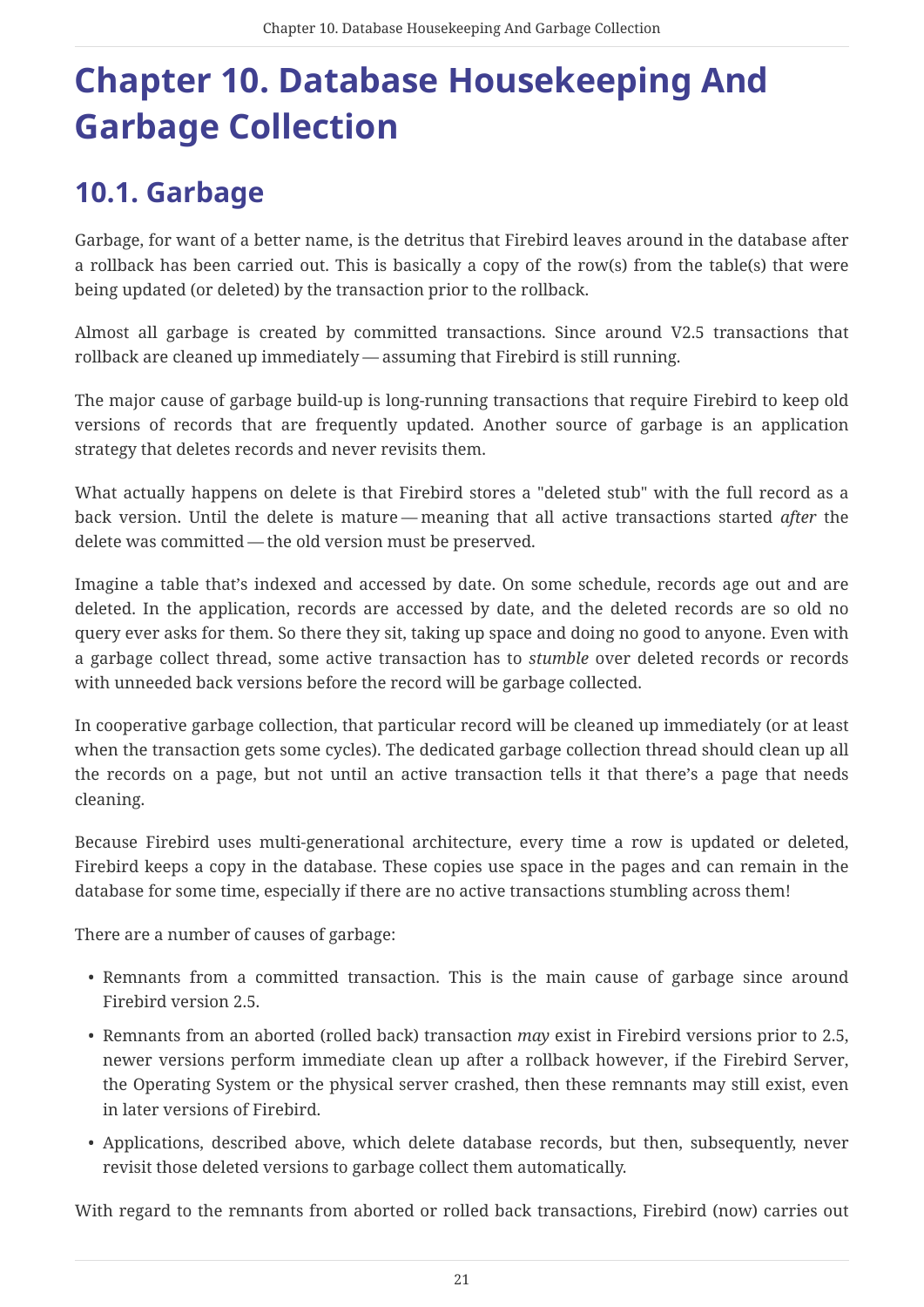record-keeping to facilitate save points. This housekeeping allows Firebird to identify and, if necessary, undo all changes made by a transaction in the event that it is rolled back, or which failed due to a lost connection.

If a failed transaction is rolled back in either manner, its state is set to *committed* as there are no differences between a failed transaction and one in which it committed after making no changes.

These remnants are simply older copies of the rows that were being updated by the respective transactions. The differences are that:

- Whenever a subsequent transaction reaches garbage from a *committed* transaction, that garbage is automatically cleared out, but see above for reasons where this may not take place often enough.
- Rolled back garbage looks just like record versions created by active transactions. Those records can be accessed either sequentially (during a full table scan) or by index — assuming that the index entry was made before the crash that left the garbage around. The index entries will exist in the case of all but the last change made. When one transaction reads a record version created by a transaction that's listed in the transaction bit vector as active, the reader attempts to get a lock on the apparently active transaction id. If the lock request succeeds, then the other transaction is dead and the reader will either clean up the mess or notify the garbage collect thread to do so.

Firebird will automatically sweep through the database and remove the remnants of rolled back transactions and this has two effects:

- The space recovered is made available for reuse by the same table, however, if this results in the page becoming completely empty, then it can be used for any purpose within the database.
- The performance of the database may be affected while the sweep is in progress.

Theoretically, it is possible to clear out old rolled back transactions' garbage with a database backup by gbak tool. Gbak reads every table sequentially and thus visits every row in every table. Applications which also visit every row in one or more tables, will also cause the garbage in those tables to be collected. Neither will affect the database's OIT (Oldest Intersting Transaction) or OST (Oldest Snapshot) settings however.

In practice, better do not consider backup as an alternative for sweep, because sweep does more things than collective garbage collection.

In the Super Server version of Firebird 2.0, garbage collection has been vastly improved. There are now three different ways of operation and these are configurable by setting the *GCPOLICY* parameter in the firebird.conf configuration file. By default, Super Server uses *combined* while Classic Server uses *cooperative*. The other option is *background*.



 $\mathbf i$ 

Classic Server ignores the setting and always uses cooperative garbage collection.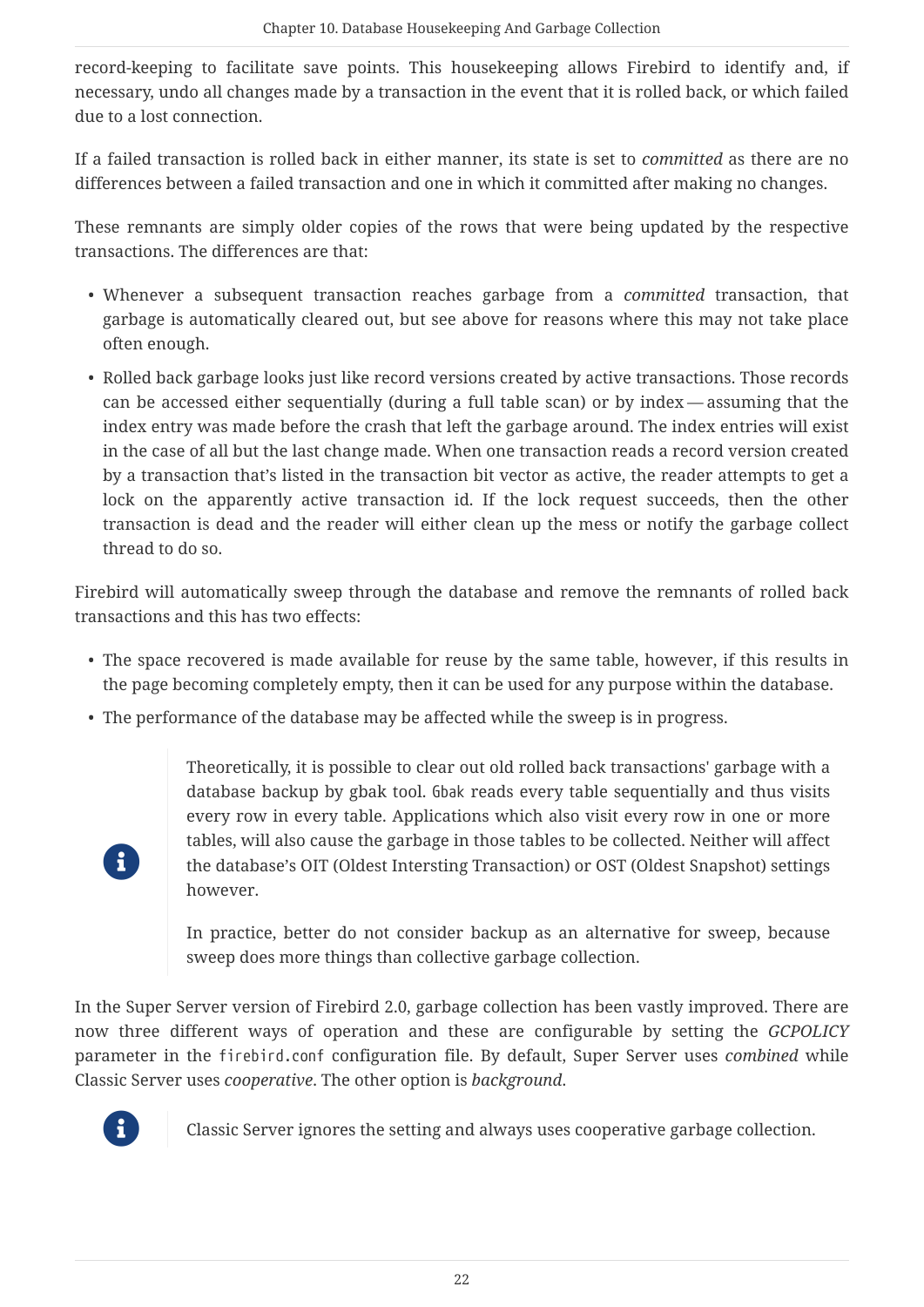#### <span id="page-23-0"></span>**10.1.1. Record Versions**

Normally, when a "back" or old version of a row in a table is created, it will be stored on the same page as the newest version. This is usually fine as the back version is not normally a complete copy of the old version, merely a list of differences from the newest version. Enough information is retained in the old version, to be able to recreate it, if necessary.

If the database is suffering from a lack of garbage collecting, either deliberately, or down to the application design, then it is possible that there will be a build up of enough back versions to fill the target page. When the chain of old versions gets too big, Firebird has to move the old versions to a different page which, if it occurs as part of an UPDATE statement, as it normally will, the UPDATE will run a lot slower than usual and will greatly increase the cost of subsequent garbage collection against that table.

### <span id="page-23-1"></span>**10.1.2. Cooperative Garbage Collection**

This is the default setting, indeed the only setting, that Classic Server uses. In this mode, the normal operation — as described above — takes place. When a full scan is performed (perhaps during a backup) old versions of the rows are deleted at that point in time. Record versions which are old enough that no active transactions have any interest in them will be removed, as will any versions created by failed transactions, if there are any present. (Which there shouldn't be!)

### <span id="page-23-2"></span>**10.1.3. Background garbage Collection**

Super Server has, even since before version 1.0, performed background garbage collection where the server informs the garbage collector about old versions of updated and deleted rows when they are ready to be cleaned up. This helps avoid the need to force a full scan of each record in the database tables to get the garbage collector to remove these old versions. An active transaction has to recognize the need for garbage collection and notify the server which puts that record id on a list for the garbage collect thread. So an unvisited record will not attract the garbage collector unless another record on that page is read and does need cleanup.

When all rows in a table are read by the server, any old record versions are flagged to the garbage collector as being ready to be cleared out. They are not deleted by the scanning process as in the cooperative method. The garbage collector runs as a separate background thread and it will, at some point, remove these older record versions from the database.

### <span id="page-23-3"></span>**10.1.4. Combined Garbage Collection**

This is the default garbage collection method for Super Server installations. In this mode, both the above methods are used together.

## <span id="page-23-4"></span>**10.2. Setting Sweep Interval**

The default sweep interval for a new database is 20,000. The sweep interval is the *difference* between the *Oldest Snapshot Transaction*, or OST and the *Oldest Interesting Transaction* or OIT.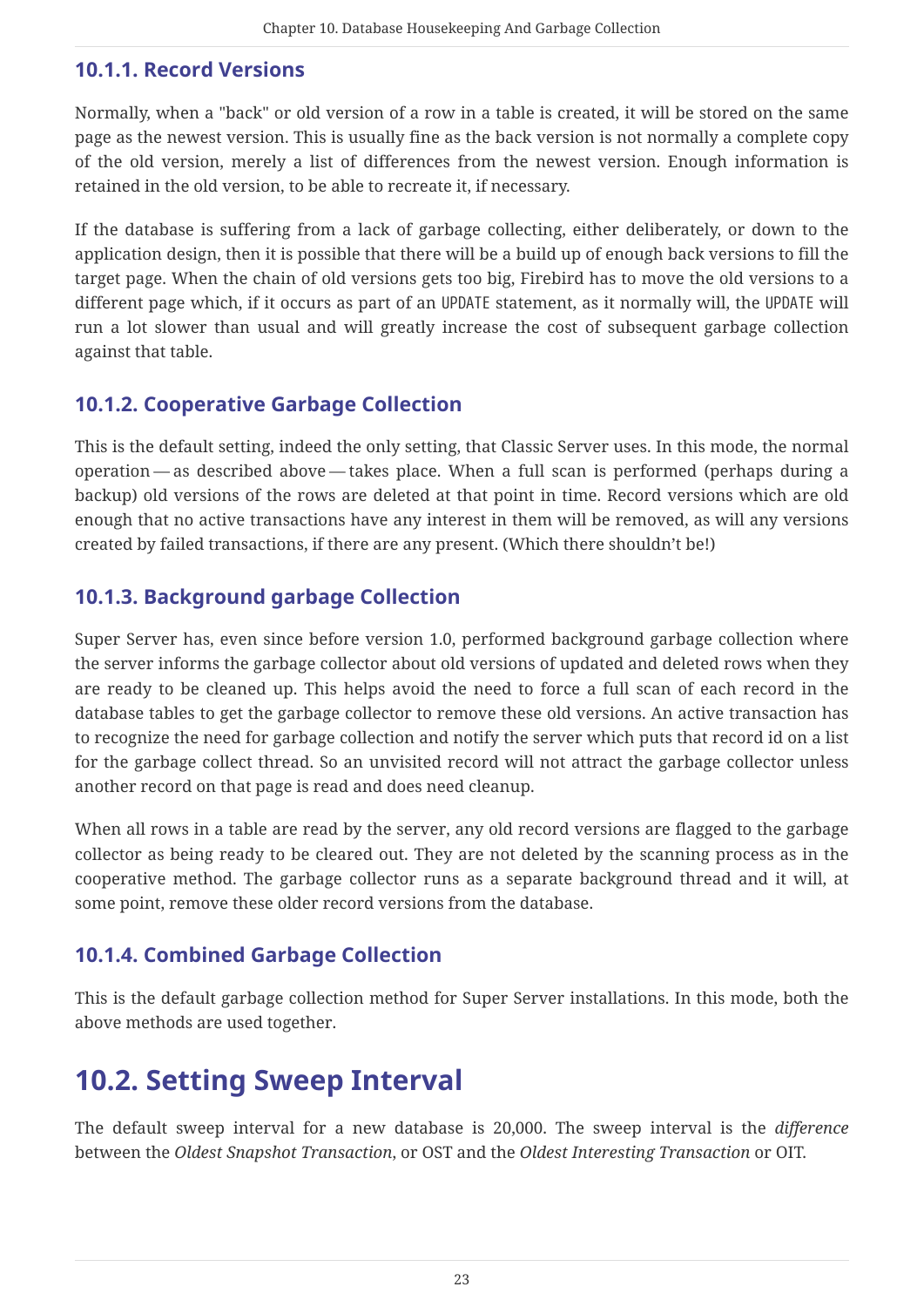

This doesn't mean that every 20,000 transaction a sweep will take place. It will take place when the *difference* between the OST and the OIT is greater than the sweep interval.

An interesting transaction is one which has not yet committed. It may be still active, in limbo or may have been rolled back. (Limbo transactions are never garbage collected.)

The sweep facility runs through the database and gets rid of old rows in tables that are out of date. This prevents the database from growing too big and helps reduce the time it takes to start a new transaction on the database.



If you find that starting a new transaction takes a long time, it may be a good idea to run a manual sweep of the database in case the need for a sweep is causing the hold-up.

You can check if a manual sweep may be required by running the gstat utility to check the database header page and extract the Oldest Transaction (OIT) and Oldest Snapshot (OST) numbers from the output. If OST - OIT is small (less than the sweep interval) then a manual sweep may be in order. The SHOW DATABASE command in isql will also show the details you need.

Alternatively, another idea is to run gstat with the switches set to show old record versions. If that shows a problem, then it may be a good idea to start looking for long running transactions.

The options for this are:

```
gstat database -r[ecord]
gstat database -d[ata] -r[ecord]
gstat database -r[ecord] -t[able] table_names
```
For example:

```
tux> gstat test.fdb -r -t NORMAN
...
Analyzing database pages ...
NORMAN (142)
      Primary pointer page: 268, Index root page: 269
      Average record length: 0.00, total records: 15
      Average version length: 9.00, total versions: 15, max versions: 1
      Data pages: 1, data page slots: 1, average fill: 16%
...
```
The information is shown in the 'record versions' statistic. In this example, there are 15 versions and as the 'total records' is also 15, then all the records have been deleted and need garbage collecting.

A manual sweep can be run by using the -s[weep] command. (See below).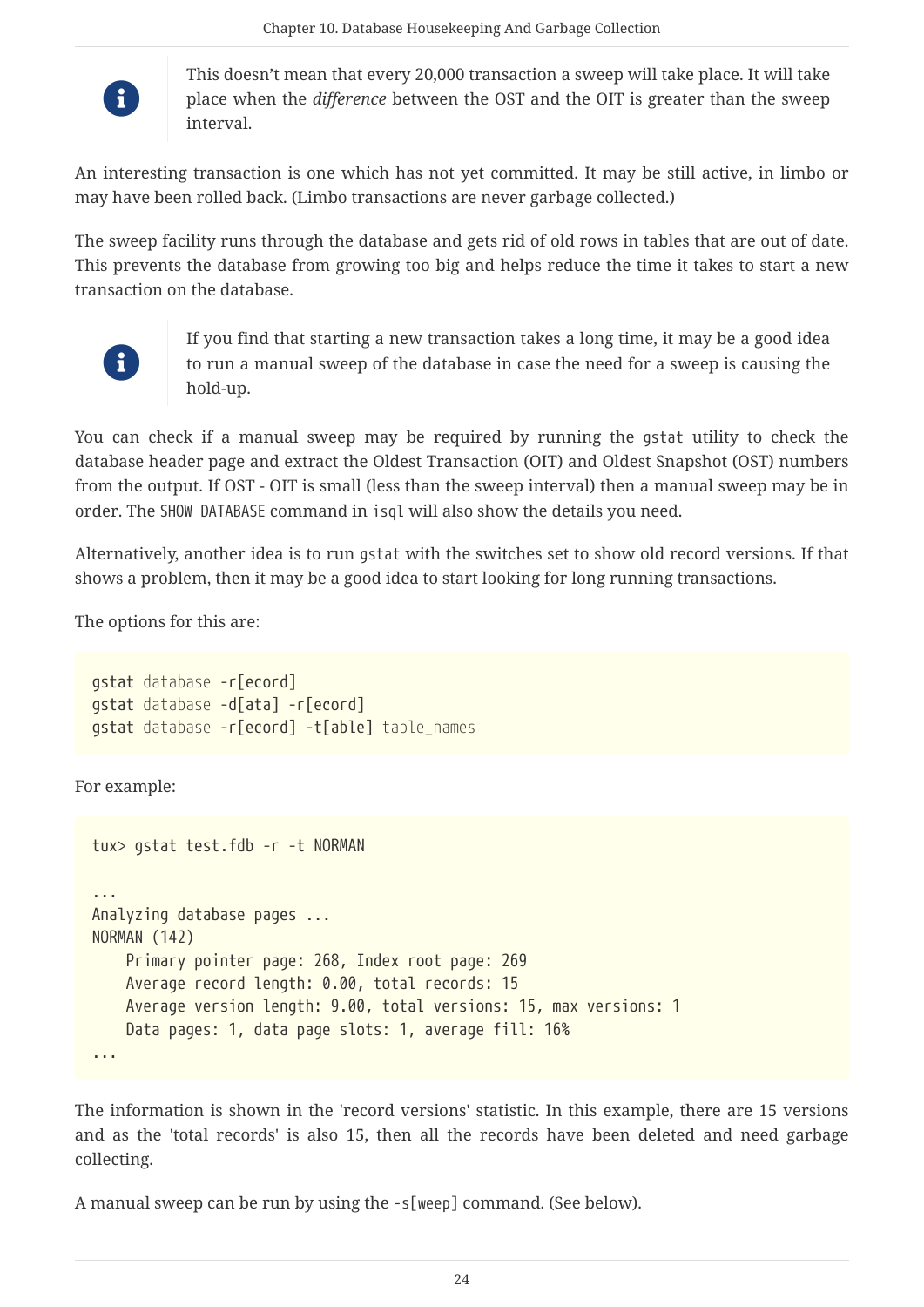To alter the database's automatic sweep interval, use the following command:

```
gfix -h[ousekeeping] INTERVAL database_name
```
The *INTERVAL* parameter is the new value for the sweep interval. The database name parameter is the database upon which you wish to alter the setting for automatic sweeping. The following example shows the setting being changed from the default to a new value of 1,000.

```
linux> gfix -h 1000 my_employee
linux> gstat -header my_employee | grep Sweep
Sweep interval: 1000
```
## <span id="page-25-0"></span>**10.3. Manual Garbage Collection**

If automatic sweeping has been turned off, or only runs rarely because of the sweep interval setting, the DBA can manually force a sweep to be performed. The command to carry out this task is:

```
gfix -s[weep] [-i[gnore]] database_name
```
This command will force the garbage left over from old rolled back transactions to be removed, reducing the database size and improving the performance of new transactions. Rolled back transactions are less of a problem than old versions from committed transactions, however, when the newest versions is being used by all current and future active transactions.

The -i[gnore] option may be supplied. This forces Firebird to ignore checksum errors on database pages. This is not a good idea and should rarely need to be used, however, if your database has suffered some problems it might be necessary to use it.



Checksums have not been used for a number of years as it was found that a significant percentage of CPU was consumed by check summing to find partial page writes — none of which were ever found!

The following example shows a manual database sweep being implemented:

linux> gfix -sweep my\_employee

### <span id="page-25-1"></span>**10.4. Disabling Automatic Sweeping**

If you set the sweep interval to zero then automatic sweeping will be disabled. This implies that there will be no automatic housekeeping done so your database performance will not suffer as a result of the processing requirements of the automatic sweep.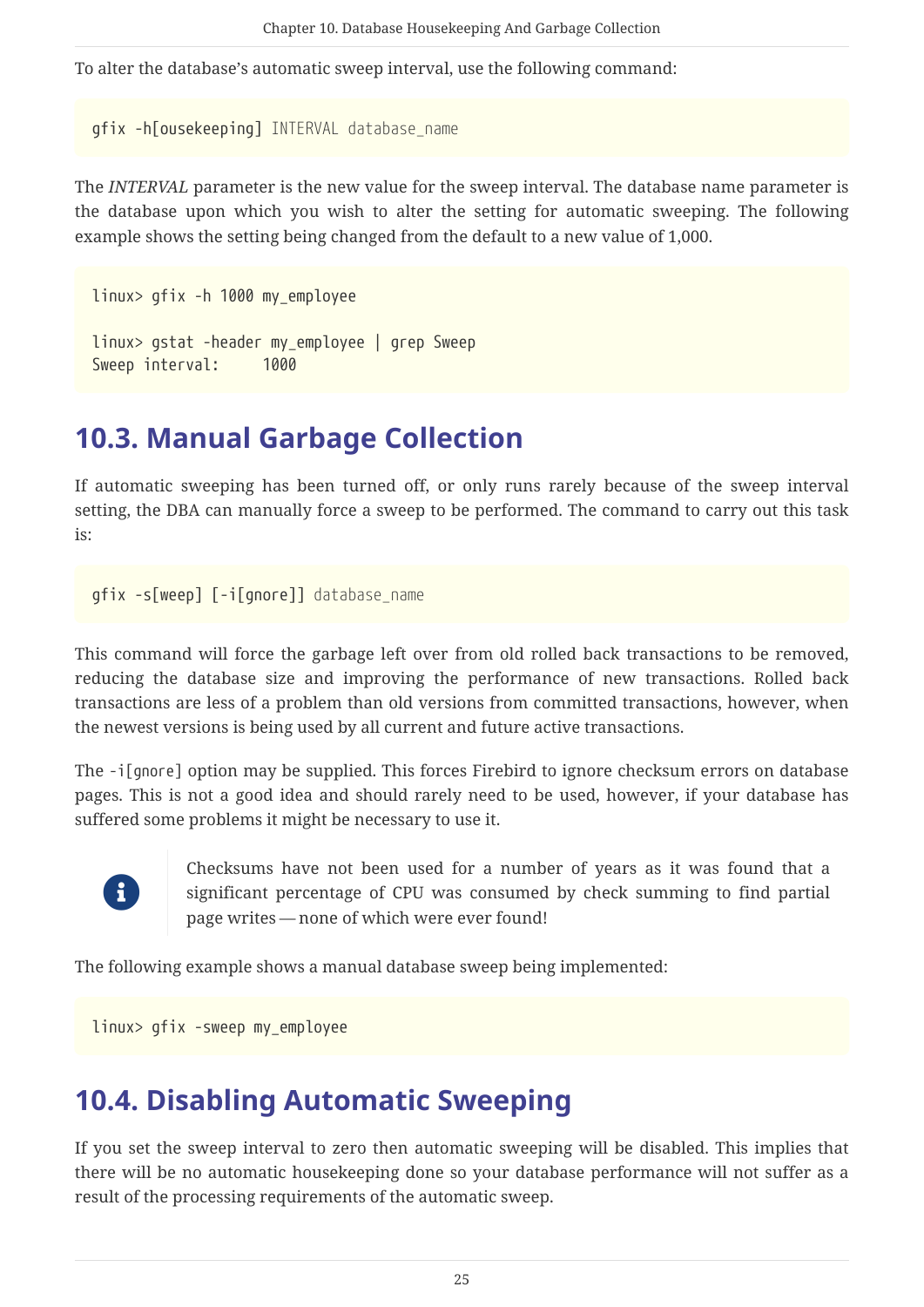If you disable sweeping you are advised to run a manual sweep at regular intervals when the database is quiet. Alternatively, simply make sure you take regular backups of the database and as this is something you should be doing anyway, it shouldn't be a problem.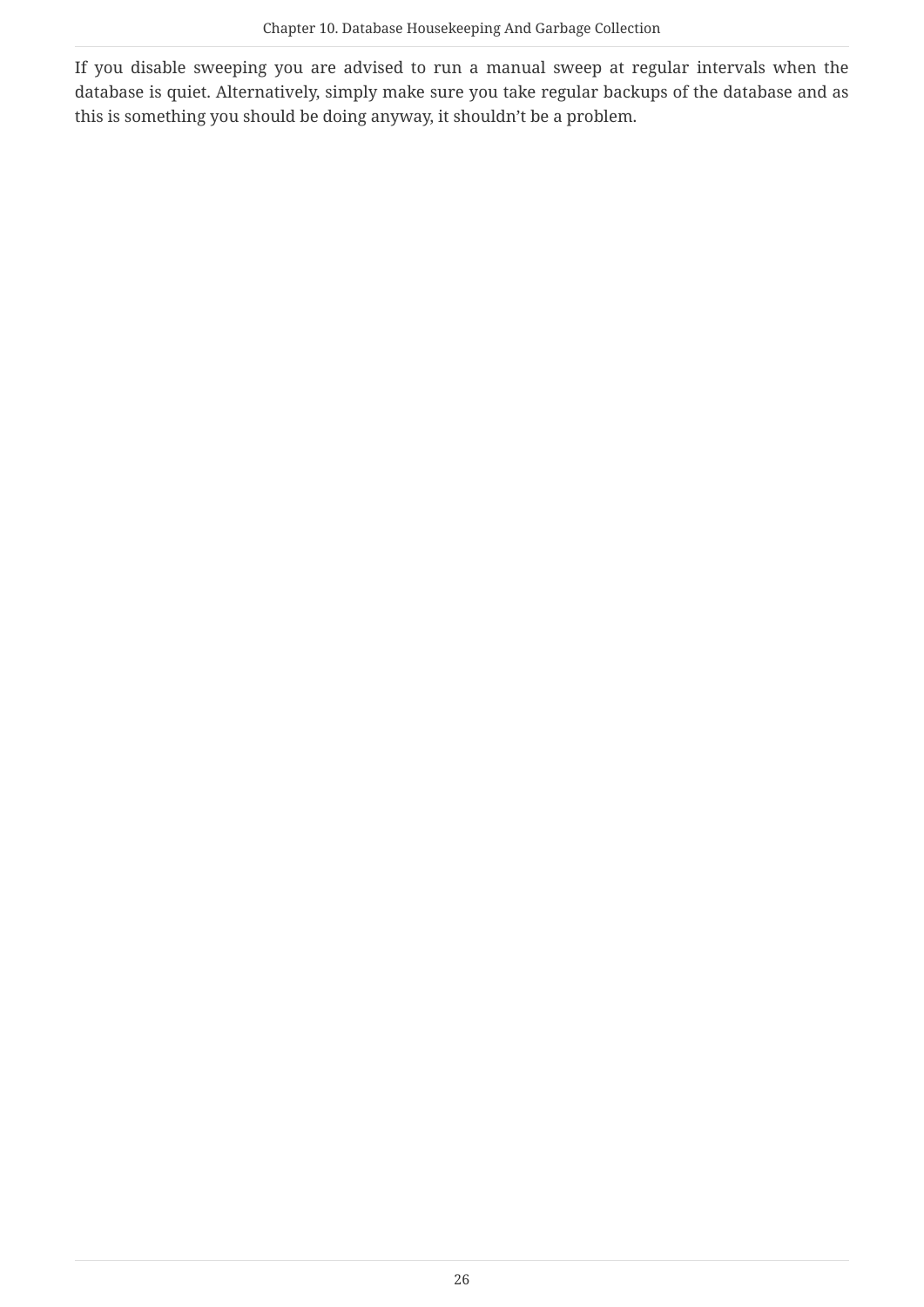# <span id="page-27-0"></span>**Chapter 11. Database Startup and Shutdown**



The first part of this section describes the shutdown and startup options up to Firebird 2.0. There is a separate section at the end which discusses the new *states* for starting and stopping a database using Firebird 2.0 onwards.

## <span id="page-27-1"></span>**11.1. Database Shutdown**

If there is maintenance work required on a database, you may wish to close down that database under certain circumstances. This is different from stopping the Firebird server as the server may well be running other databases which you do not wish to affect.

The command to close a database is:

gfix -sh[utdown] *OPTION TIMEOUT database\_name*



Before Firebird 3, the command line switch was -shut.

The *TIMEOUT* parameter is the time, in seconds, that the shutdown must complete in. If the command cannot complete in the specified time, the shutdown is aborted. There are various reasons why the shutdown may not complete in the given time, and these vary with the mode of the shutdown and are described below.

The *OPTION* parameter is one of the following:

- **-at[tach]** prevents new connections.
- **-tr[an]** prevents new transactions.

**-fo[rce\_shutdown]** simply aborts all connections and transactions.



Before Firebird 3, the command line switch was f[orce].

When a database is closed, the SYSDBA or the database owner can still connect to perform maintenance operations or even query and update the database tables.



If you specify a long time for the shutdown command to complete in, you can abort the shutdown by using the -o[nline] command (see below) if the timeout period has not completed.

### <span id="page-27-2"></span>**11.1.1. Preventing New Connections**

-at[tach] prevents any new connections to the database from being made with the exception of the SYSDBA and the database owner. The shutdown will fail if there are any sessions connected after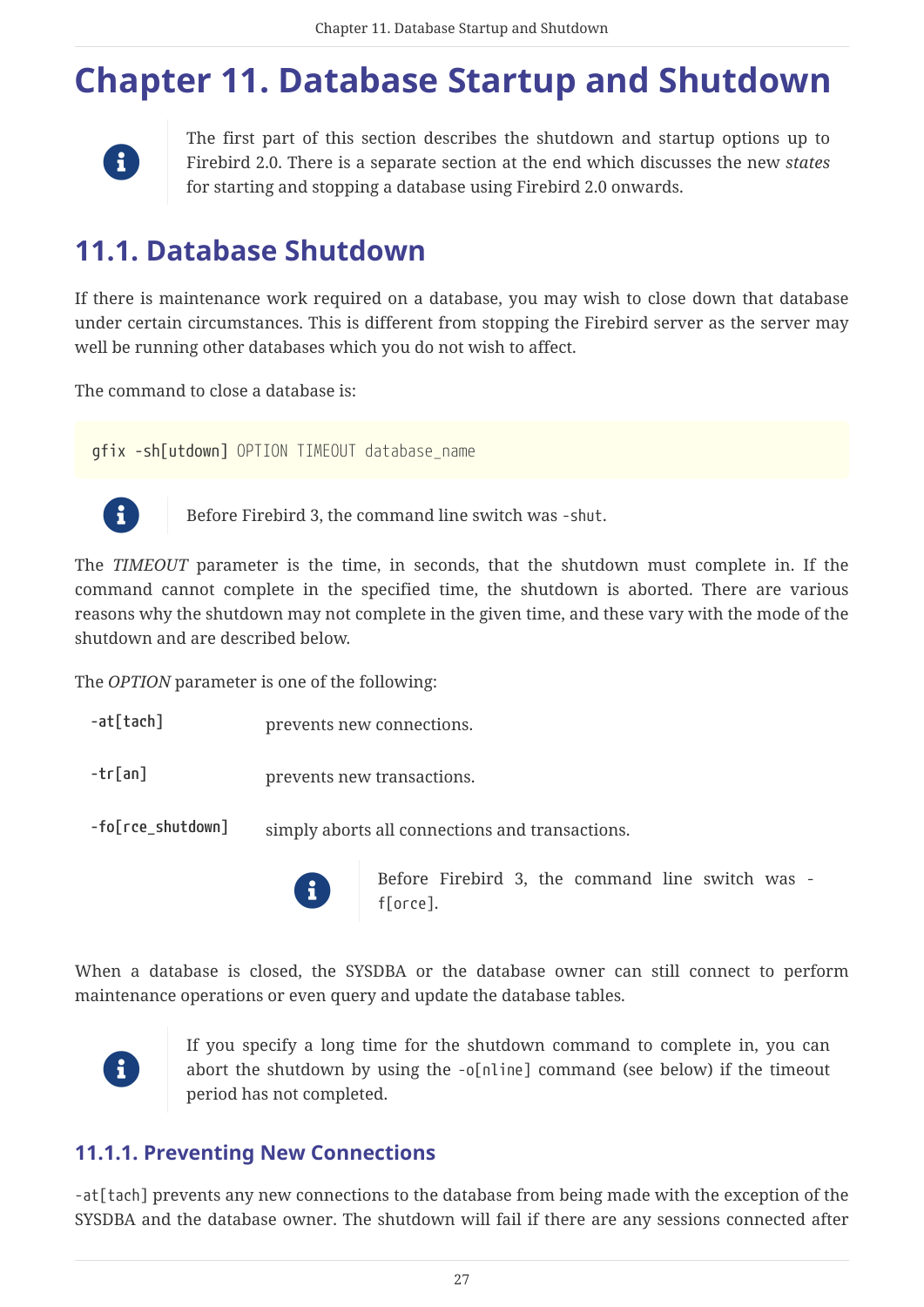the timeout period has expired. It makes no difference if those connected sessions belong to the SYSDBA, the database owner or any other user. Any connections remaining will terminate the shutdown with the following details:

linux> gfix -shut -attach 5 my\_employee lock conflick on no wait transaction -database shutdown unsuccessful

Anyone other than the SYSDBA or database owner, attempting to connect to the database will see the following:

```
linux> isql my_employee -user norman -password whatever
Statement failed, SQLCODE = -901
database my_employee shutdown
Use CONNECT or CREATE DATABASE to specify a database
SQL>
```
Connections in the database will still be able to start new transactions or complete old ones.

#### <span id="page-28-0"></span>**11.1.2. Preventing New Transactions**

-tr[an] prevents any new transactions from being started and also prevents new connections to the database. If there are any active transactions after the timeout period has expired, then the shutdown will fail as follows:

linux> gfix -shut -tran 5 my\_employee lock conflick on no wait transaction -database shutdown unsuccessful

If any user connected to the database being shutdown with the -tr[an] tries to start a new transaction during the shutdown timeout period, the following will result:

```
SQL> select * from test;
Statement failed, SQLCODE = -902
database /home/norman/firebird/my_employee.fdb shutdown in progress
Statement failed, SQLCODE = -902
database /home/norman/firebird/my_employee.fdb shutdown in progress
Statement failed, SQLCODE = -901
Dynamic SQL Error
-SOL error code = -901-invalid transaction handle (expecting explicit transaction start)
```
#### <span id="page-28-1"></span>**11.1.3. Force Closure**

-fo[rce\_shutdown] shuts down with no regard for the connection or transaction status of the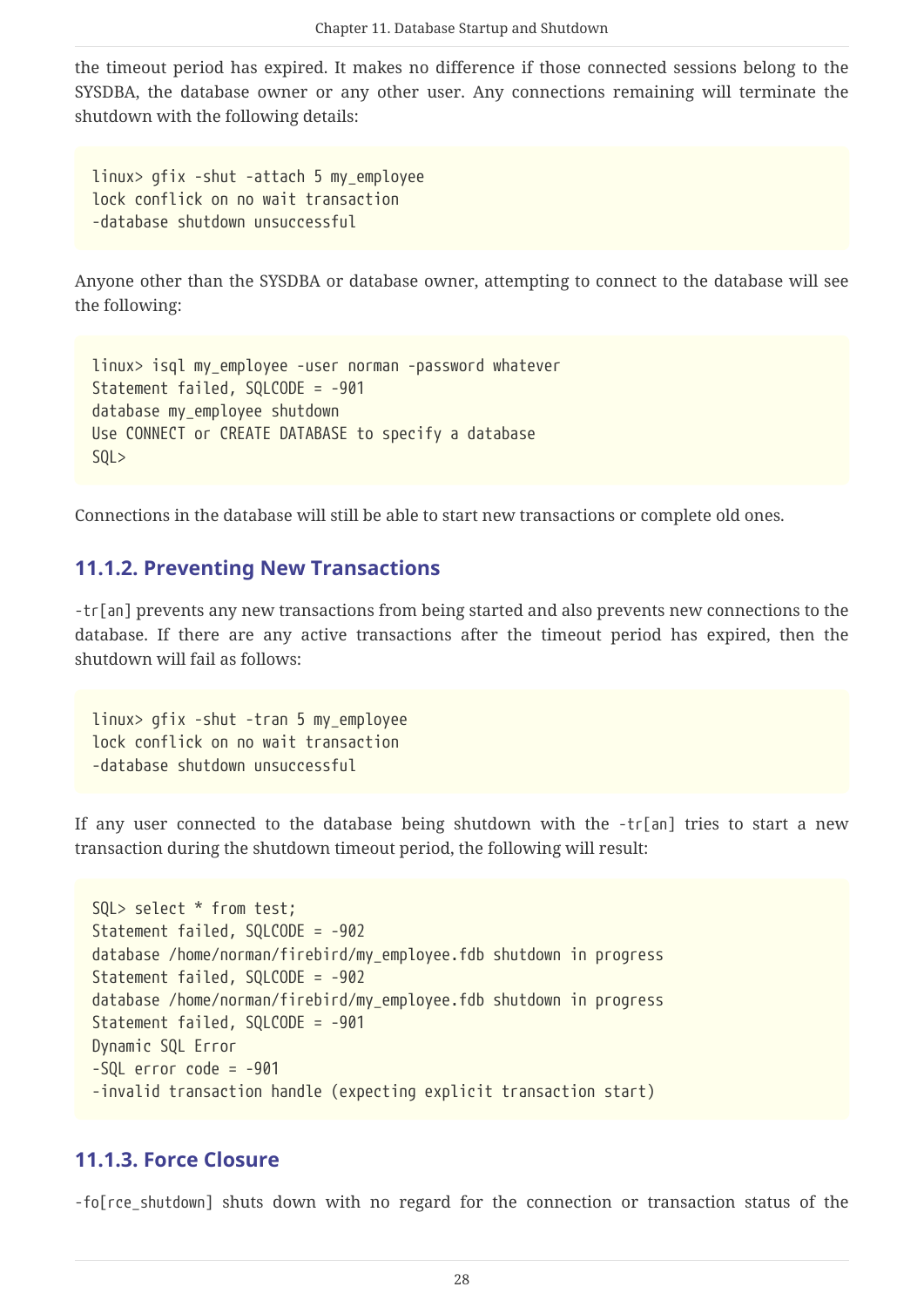database. No new connections or transactions are permitted and any active sessions are terminated along with any active transactions.

Anyone other than SYSDBA or the database owner trying to connect to the database during the timeout period will not be able to connect successfully or start any (new) transactions.

Be nice to your users, use the -fo[rce\_shutdown] option with great care.



There is a bug in Classic Server which still exists at version 2.0. The bug is such<br>that the flavor lantim habens in an other happens were at he all lating that the -f[orce] option behaves in exactly the same way as the -at[tach] option.

## <span id="page-29-0"></span>**11.2. Starting a Database**

Once all maintenance work required on a database has been carried out, you need to restart the database to allow normal use again. (See shutdown option above for details of closing a database.)

The -o[nline] command allows a database to be restarted. It takes a single parameter which is the database name as follows:

gfix -o[nline] *database\_name*

The following example shows a closed database being started.

linux> gfix -online my\_employee

### <span id="page-29-1"></span>**11.3. New Startup and Shutdown States in Firebird 2.0**

The above discussion of stopping and starting a database apply to all versions of the server up to version 2.0. From 2.0 the commands will work as described above, but a new *state* has been added to define exactly how the database is to be stopped or started. The commands change from those described above to the following:

gfix -sh[utdown] *STATE OPTION TIMEOUT database\_name*

gfix -o[nline] *STATE database\_name*

*STATE* is new in Firebird 2.0 and is one of the following:

#### **normal**

This is the default state for starting the database backup. It allows connections from any authorised users — not just SYSDBA or the database owner. This option is not accepted for shutdown operations.

#### **multi**

This is the default mode as described above. When the database is shutdown as above, or using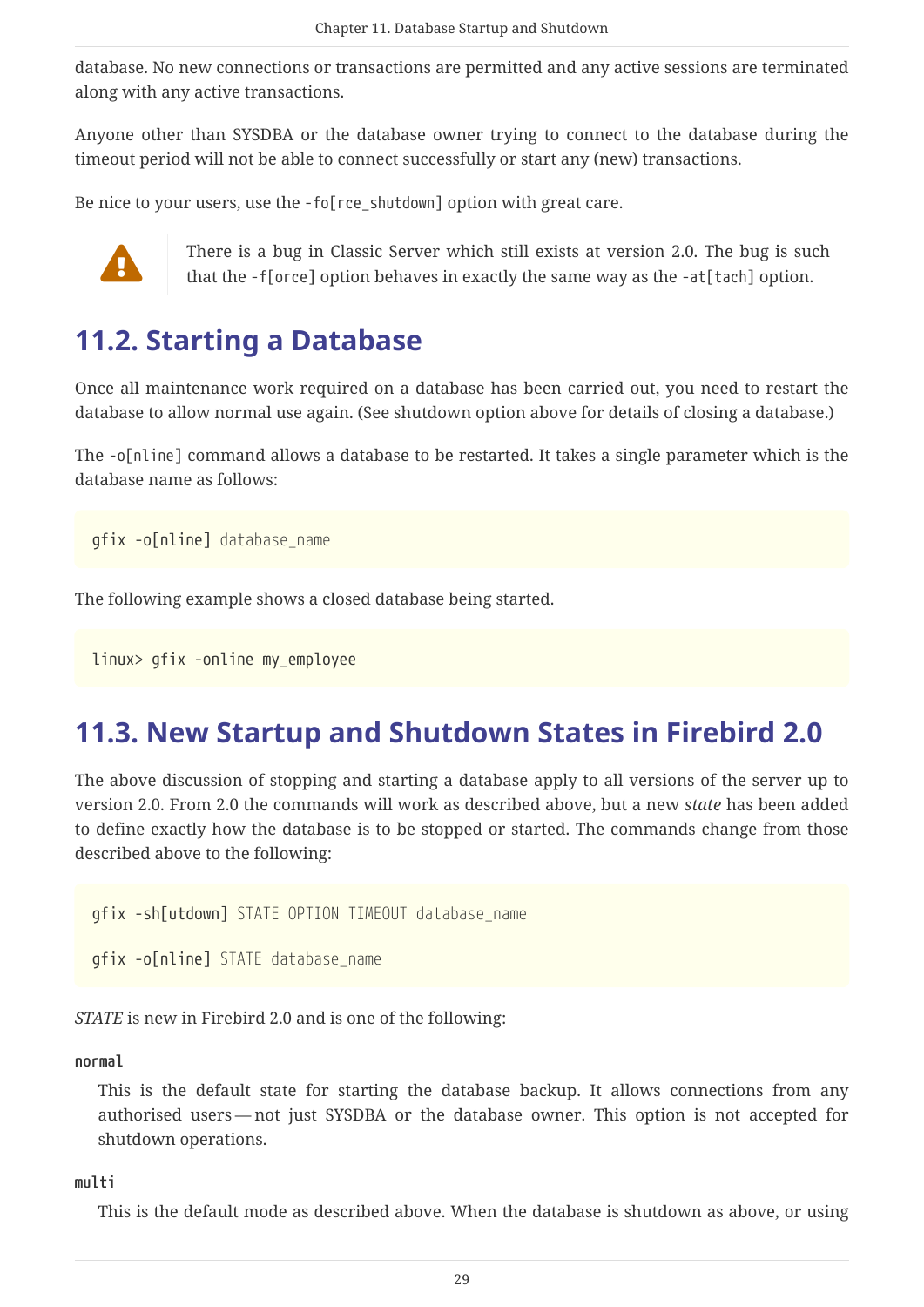the multi state, then *unlimited* connections can be made by the SYSDBA or the database owner. No other connections are allowed.

#### **single**

Similar to the multi option above, but only *one* SYSDBA or database owner connection is allowed.

#### **full**

Shutdown and don't allow *any* connections from anyone, even SYSDBA or the database owner. This is not an acceptable option for starting up a database.



There is no leading dash for the state parameters, unlike the command itself and the -shut *OPTION*.

There is a hierarchy of states for a database. The above list shows them in order with normal at the top and full at the bottom.

This hierarchy is important, you cannot *shutdown* a database to a *higher or equal* level that it currently is, nor can you *startup* a database to a *lower or equal* level.

If you need to identify which level a database is currently running at, gstat will supply the answers. The following example puts a database fully online then progressively shuts it down to fully offline. At each stage, gstat is run to extract the Attributes of the database.

linux> gfix -online normal my\_employee linux> gstat -header my\_employee | grep Attributes Attributes linux> gfix -shut multi -attach 0 my\_employee linux> gstat -header my\_employee | grep Attributes Attributes multi-user maintenance linux> gfix -shut single -attach 0 my\_employee linux> gstat -header my\_employee | grep Attributes Attributes single-user maintenance linux> gfix -shut full -attach 0 my\_employee linux> gstat -header my\_employee | grep Attributes Attributes full shutdown linux>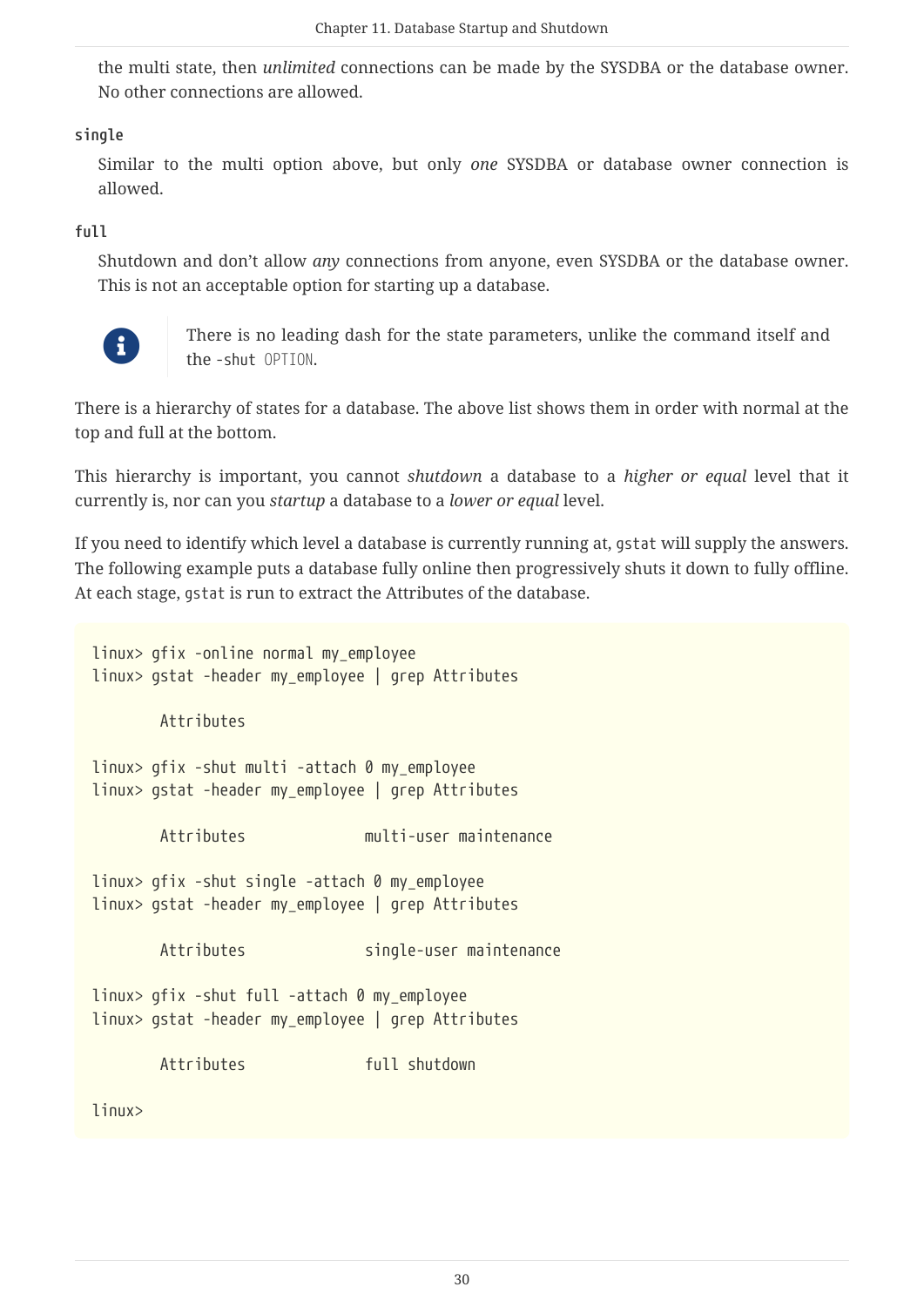# <span id="page-31-0"></span>**Chapter 12. Database Page Space Utilisation**

Firebird reserves some space on the data page for the possible future updates or deletes of records on this page, to reduce possible fragmentation. The amount of reserved space can be approximately considered as a number of records, multiplied by the record header size. Therefore, for many very small records, reserve can be close to 50% of data page, and for the single huge record can be 22 bytes or so (depends on the version of On-Disk Structure of the database).

If you wish to use all the available space in each database page, you may use the -u[se] command to configure the database to do so. If you subsequently wish to return to the default behaviour, the -u[se] command can be used to revert to leaving 20% free space per page.



Once a page has been filled to 'capacity' (80 or 100%) changing the page usage setting will not change those pages, only subsequently written pages will be affected.

The -u[se] command takes two parameters as follows:

```
gfix -u[se] USAGE database_name
```
The *USAGE* is one of:

**full** use 100% of the space in each database page.

**reserve** revert to the default behaviour and only use 80% of each page.

The following example configures a database to use all available space in each database page:

linux> gfix -use full my\_employee linux> gstat -header my\_employee | grep Attributes Attributes no reserve

The following example sets the page usage back to the default:

linux> gfix -use reserve my\_employee linux> gstat -header my\_employee | grep Attributes Attributes

If you are using full page utilisation then the Attributes show up with 'no reserve' in the text. This doesn't appear for normal 80% utilisation mode.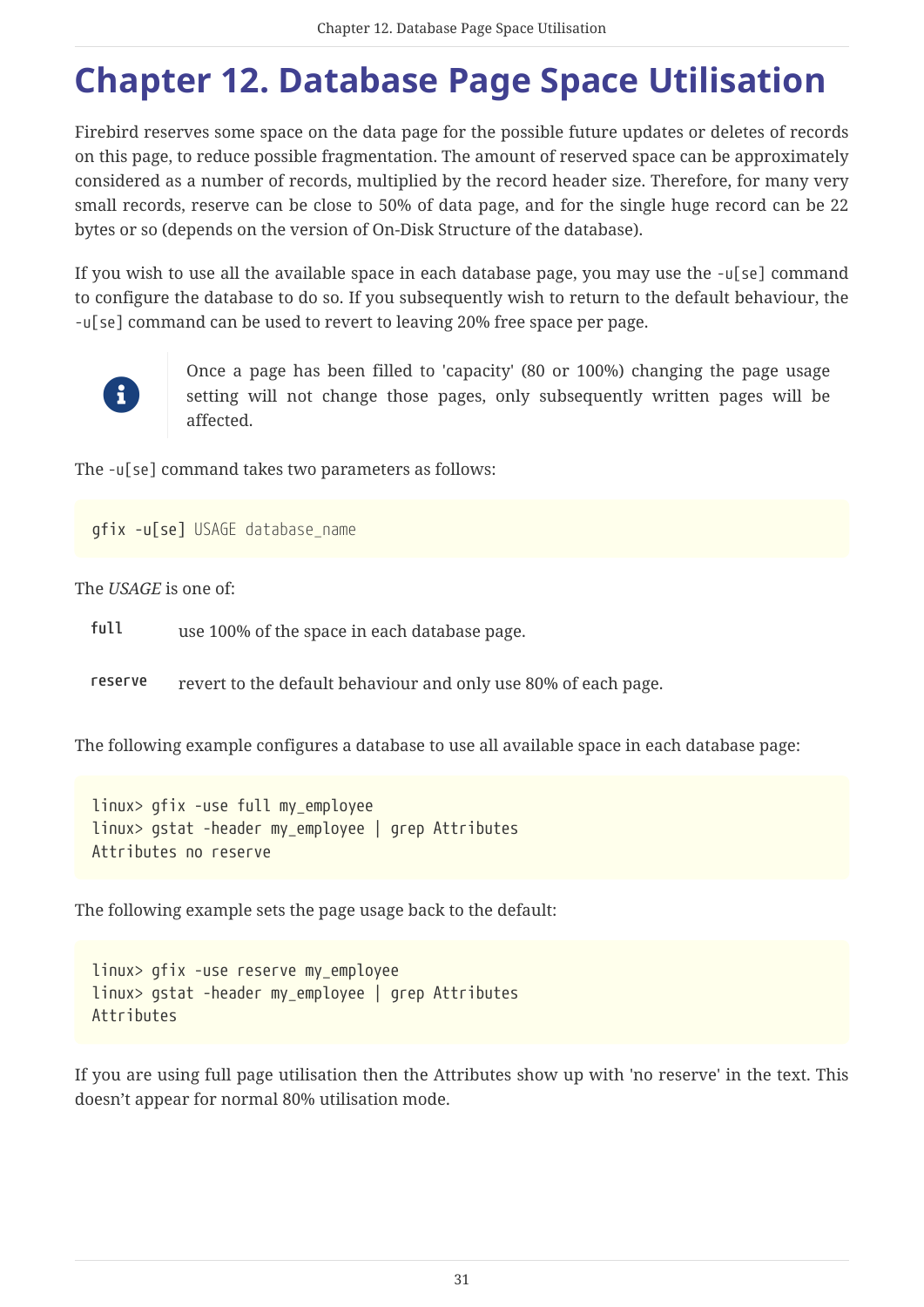# <span id="page-32-0"></span>**Chapter 13. Database Validation and Recovery**

## <span id="page-32-1"></span>**13.1. Database Validation**

Sometimes, databases get corrupted. Under certain circumstances, you are advised to validate the database to check for corruption. The times you would check are:

- When an application receives a *database corrupt* error message.
- When a backup fails to complete without errors.
- If an application aborts rather than shutting down cleanly.
- On demand when the SYSDBA decides to check the database.



Database validation requires that you have exclusive access to the database. To prevent other users from accessing the database while you validate it, use the gfix -sh[utdown] command to shut down the database.

When a database is validated the following checks are made *and corrected* by default:

- Orphan pages are returned to free space. This updates the database.
- Pages that have been misallocated are reported.
- Corrupt data structures are reported.

There are options to perform further, more intensive, validation and these are discussed below.

### <span id="page-32-2"></span>**13.1.1. Default Validation**

The command to carry out default database validation is:

gfix -v[alidate] *database\_name*

This command validates the database and makes updates to it when any orphan pages are found. An orphan page is one which was allocated for use by a transaction that subsequently failed, for example, when the application aborted. In this case, committed data is safe but uncommitted data will have been rolled back. The page appears to have been allocated for use, but is unused.

This option updates the database and fixes any corrupted structures.

### <span id="page-32-3"></span>**13.1.2. Full Validation**

By default, validation works at page level. If no need to go deeper and validate at the record level as well, the command to do this is: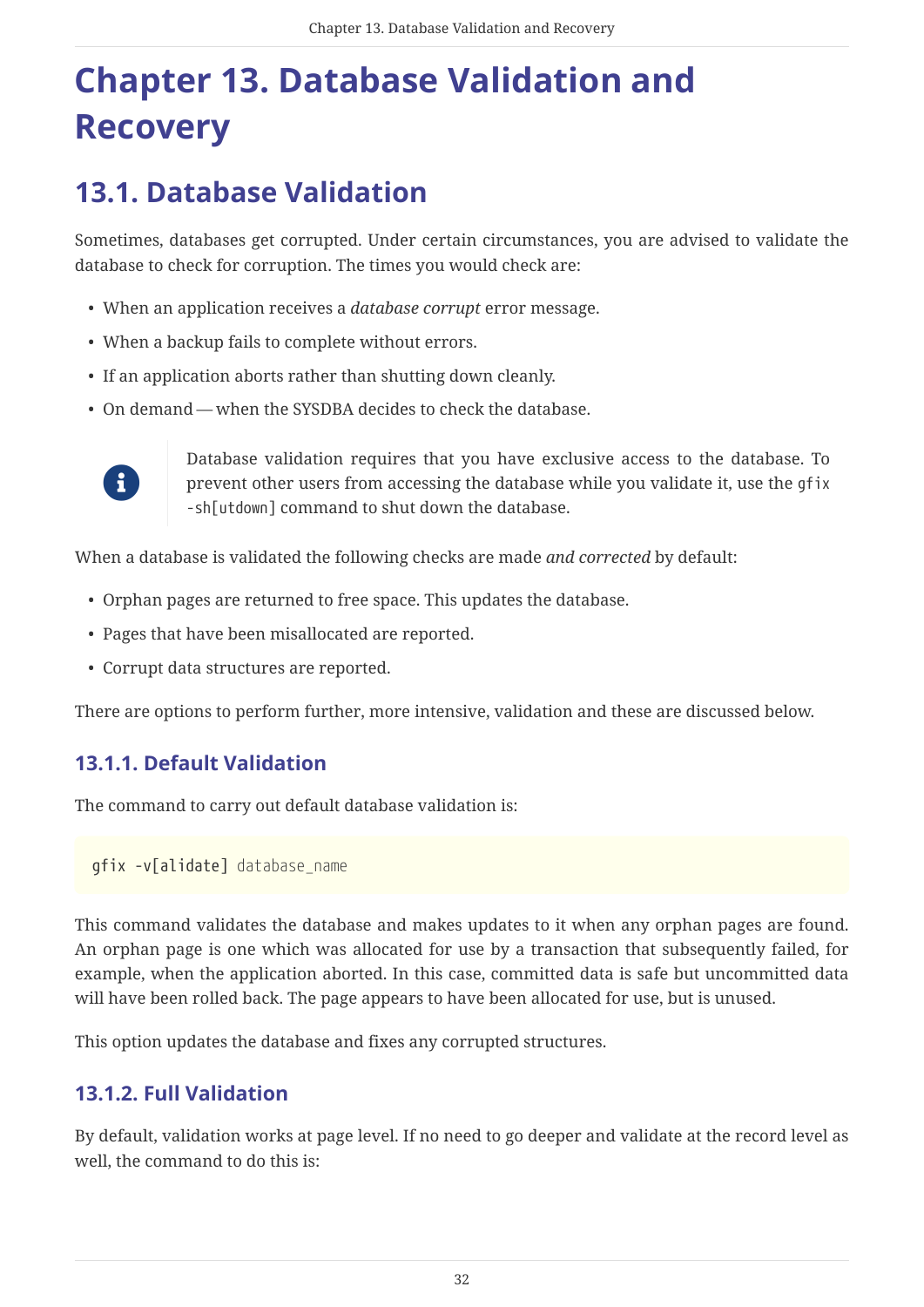gfix -v[alidate] -fu[ll] *database\_name*

using this option will validate, report and update at both page and record level. Any corrupted structures etc will be fixed.

#### <span id="page-33-0"></span>**13.1.3. Read-only Validation**

As explained above, a validation of a database will actually validate and update the database structures to, hopefully, return the database to a working state. However, you may not want this to happen and in this case, you would perform a read only validation which simply reports any problem areas and does not make any changes to the database.

To carry out a read only validation, simply supply the -n[o\_update] option to whichever command line you are using for the validation. To perform a full validation, at record and page level, but in reporting mode only, use the following command:

gfix -v[alidate] -fu[ll] -n[o\_update] *database\_name*

On the other hand, to stay at page level validation only, the command would be:

gfix -v[alidate] -n[o\_update] *database\_name*

#### <span id="page-33-1"></span>**13.1.4. Ignore Checksum Errors**

Checksums are used to ensure that data in a page is valid. If the checksum no longer matches up, then it is possible that a database corruption has occurred. You can run a validation against a database, but ignore the checksums using the -i[gnore] option.

This option can be combined with the -n[o\_update] option described above and applies to both full and default validations. So, to perform a full validation and ignore checksums on a database, but reporting errors only, use the following command:

gfix -v[alidate] -fu[ll] -i[gnore] -n[o\_update] *database\_name*

Alternatively, to carry out a page level validation, ignoring checksum errors but updating the database structures to repair it, the command would be:

gfix -v[alidate] -i[gnore] *database\_name*

Ignoring checksums would allow a corrupted database to be validated (unless you specify the n[o\_update] option), but it is unlikely the recovered data would be usable, if at all, present.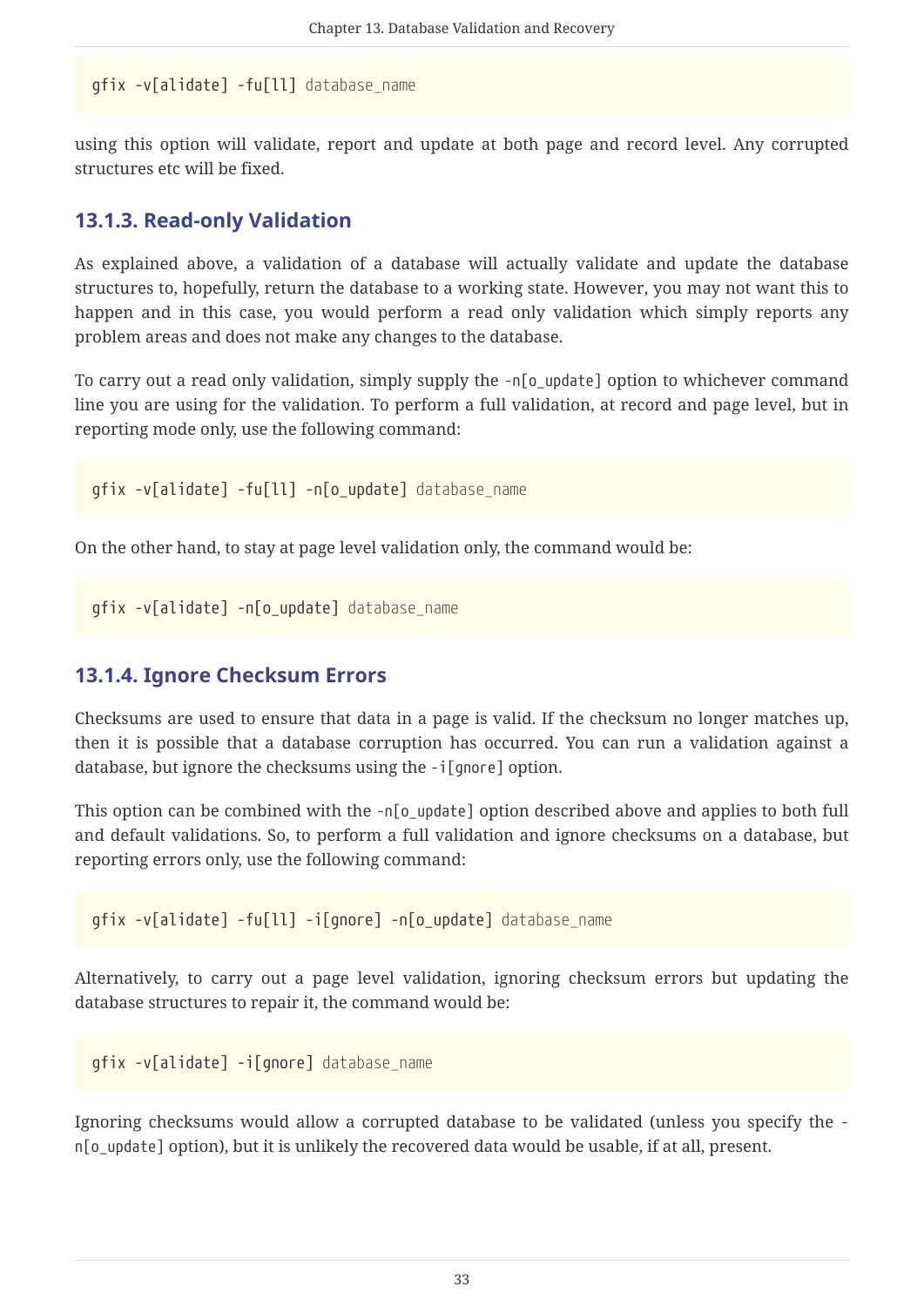## <span id="page-34-0"></span>**13.2. Database Recovery**

If the database validation described above produces no output then the database *structures* can be assumed to be valid. However, in the event that errors are reported, you may have to repair the database before it can be used again.

### <span id="page-34-1"></span>**13.2.1. Recover a Corrupt Database**

The option required to fix a corrupted database is the gfix -me[nd] command. However, it cannot fix all problems and *may result in a loss of data*. It all depends on the level of corruption detected. The command is:

gfix -me[nd] *database\_name*



 $\mathbf{B}$  Before Firebird 3, the command line switch was -m[end]

This causes the corruptions in data records to be ignored. While this sounds like a good thing, it is not. Subsequent database actions (such as taking a backup) will not include the corrupted records, leading to data loss.

### <span id="page-34-2"></span>**13.2.2. Practical tips for databases recovery**

In practice, to recover database it is necessary to use gfix and gbak tools.

First of all, before the recovery, it is necessary to create a file copy of the corrupted database file, to be able to repeat recovery procedure with some variations.

Then, run gfix full validation command with disabled cheksums validation:

gfix -v[alidate] -fu[ll] -i[gnore] *database\_name*

After that, run mend, also with disabled checksum validation:

gfix -me[nd] -i[gnore] *database\_name*

In case of a corruption, gfix returns the summary of errors found:

- Number of record level errors number of corrupted records found during gfix work. These records are not correct - essentially, lost.
- Number of index page errors number of index pages in bad indices. When even the only key is incorrect in index, gfix marks whole index as bad, so number of pages usually is high. However, since it does not affect user's data, and due to the fact that corrupted indices will be recreated during backup/restore, this can be considered as for your information only.
- Number of transaction page errors number of transaction pages which were fixed by gfix. Usually if you see this message it means that gfix did its job and now transactions are Ok.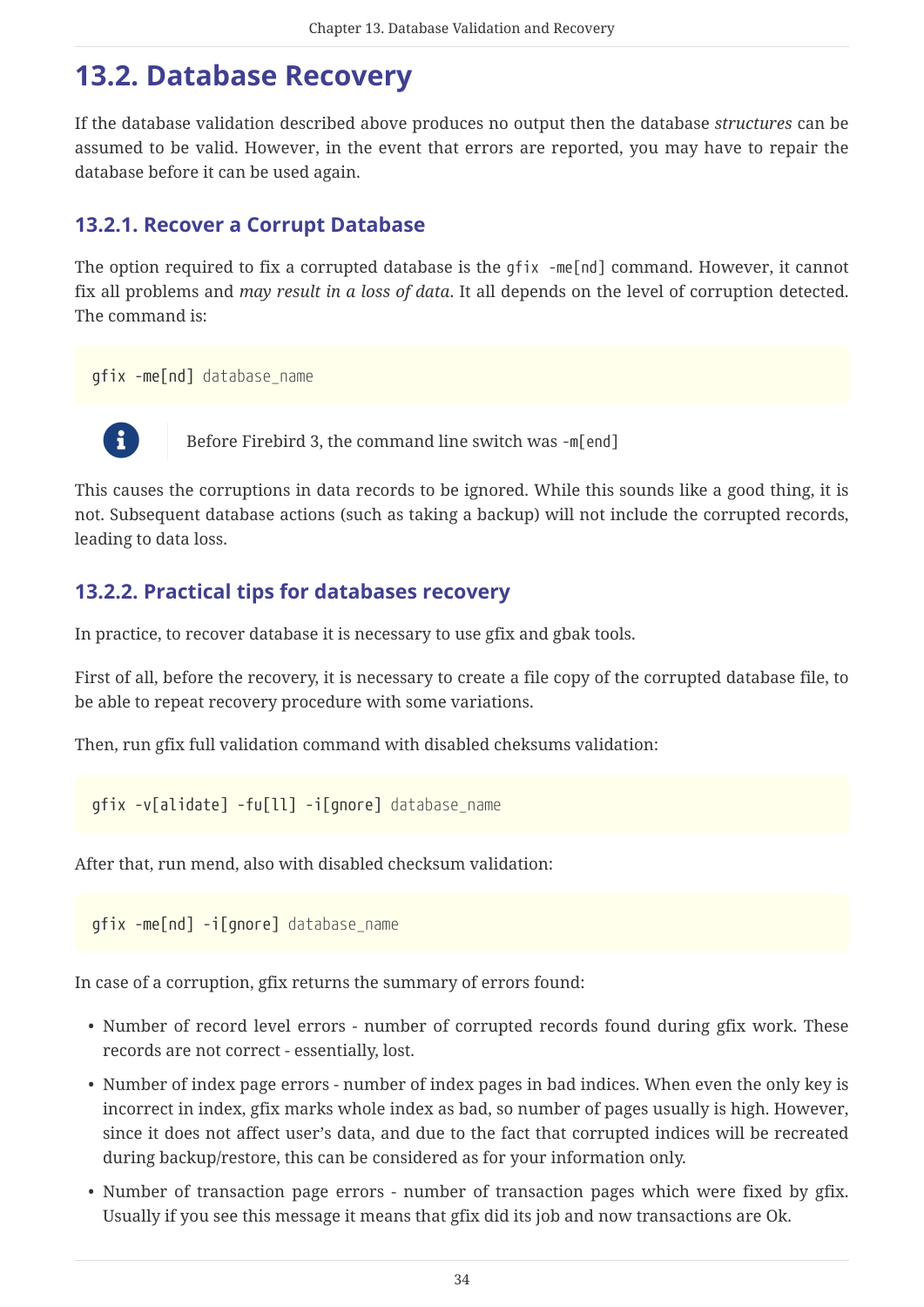- Number of BLOB errors number of bad BLOB pages, it indicates number of bad BLOBs.
- Number of database page errors this is the overall number of database pages, which were visited and changed/marked as bad by gfix. Again, this is mostly for your information.



Gfix prints the detailed information about found errors to the firebird.log

After that, it is necessary to do backup and restore of the corrupted database using gbak command:

```
gbak -backup -ignore database_name backup1.fbk
gbak -create backup1.fbk new_database_name
```
If backup and restore with gbak completed successfully, the database is recovered.

Since Firebird 3.0, gbak tools has very useful option: -SKIP\_D[ATA]. It allows to specify commaseparated list of tables to be skipped from the backup:

```
gbak -b -skip_data country,currency localhost/3050:C:\Data\inventory.fdb
C:\data\111.gbk -user SYSDBA -pass masterkey
```
For recovery purposes, it allows to exclude tables with reported corruptions from the backup.

If the process above did not fix the corruption, or error still persists, consider the following alternatives:

- If database is readable, pump data from the corrupted database to the empty database with the same structure
- Use [third-party Firebird recovery tools](https://firebirdsql.org/en/third-party-tools/#rec)
- Revert to the last backup

The best way to avoid data loss is to make sure that you have enough regular backups of your database and to regularly carry out test restorations. There is no point taking backups every night, for example, if they cannot be used when required. Test always and frequently.

 $\mathbf \Theta$ 

Equally, when attempting to recover a potentially corrupted database, *always* work with a copy of the main database file and never with the original. Using the mend option can lead to silent deletions of data because gfix doesn't care about internal database constraints like foreign keys etc, the -mend option simply says to gfix "*go ahead and clean out anything you don't like*".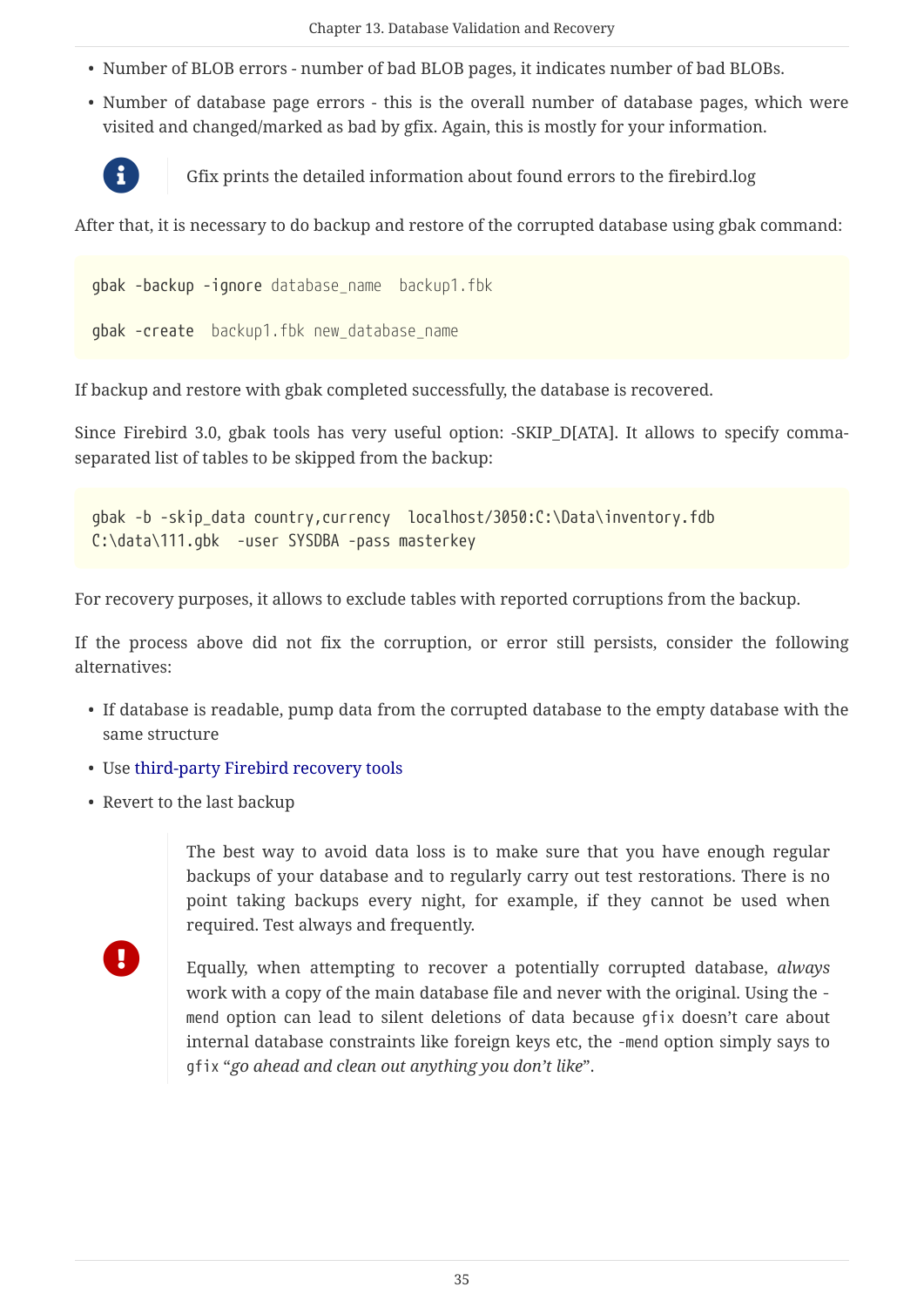# <span id="page-36-0"></span>**Chapter 14. Database Write Mode**

Many operating systems employ a disk cache mechanism. This uses an area of memory (which may be part of your server's overall RAM or may be built into the disk hardware) to buffer writes to the hardware. This improves the performance of applications that are write intensive but means that the user is never certain when their data has actually been written to the physical disc.

With a database application, it is highly desirable to have the data secured as soon as possible. Using Firebird, it is possible to specify whether the data should be physically written to disc on a COMMIT or simply left to the operating system to write the data *when it gets around to it*.

To give the DBA or database owner full control of when data is written, the gfix -w[rite] command can be used. The command takes two parameters:

gfix -w[rite] *MODE database\_name*

The *MODE* parameter specifies whether data would be written immediately or later, and is one of:

**sync**

Data is written synchronously. This means that data is flushed to disc on COMMIT. This is safest for your data.

**async**

Data is written asynchronously. The operating system controls when the data is actually written to disc.

If your system is highly robust, and protected by a reliable UPS (Uninterruptible Power Supply) then it is possible to run asynchronously but for most systems, synchronous running is safest this will help prevent corruption in the event of a power outage or other uncontrolled shutdown of the server and/or database.



Firebird defaults to synchronous mode (forced writes enabled) on Linux and all recent Windows versions.

This command has no effect on Windows 95, 98 and ME.



Cache flushing on Windows servers (up to but not including Vista — which has not been confirmed yet) is unreliable. If you set the database to async mode (forced writes disabled) then it is possible that the cache will never be flushed and data could be lost if the server is never shutdown tidily.



If your database was originally created with Interbase 6 or an early beta version of Firebird, then the database will be running in asynchronous mode — which is not ideal.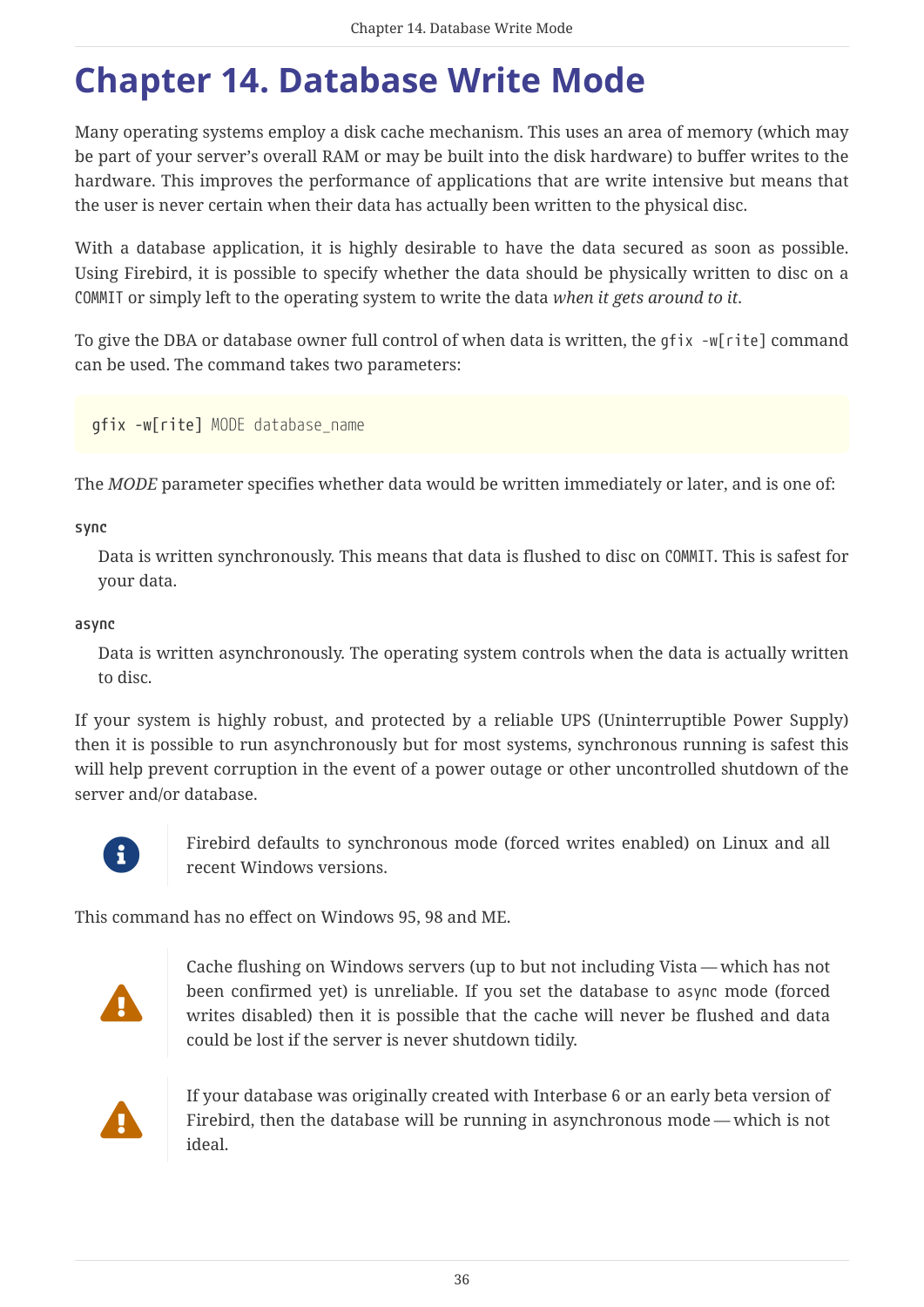# <span id="page-37-0"></span>**Chapter 15. Close Database Ignoring Linger Setting**

Firebird 3 introduced the database "linger" capability, which allows the SuperServer database engine to keep a database file (and its page cache, etc) open for a configured number of seconds after the last connection was closed. This is generally beneficial for performance, but not ideal for situations where a database needs a forced shutdown, and the file needs to be accessed by applications other than Firebird.

When the database has no connections, the -nol[inger] option will close the database file immediately. The LINGER setting of the database is retained and will work normally for the next connection.

gfix -nol[inger] *database\_name*



The `-nol[inger] option was introduced in Firebird 3.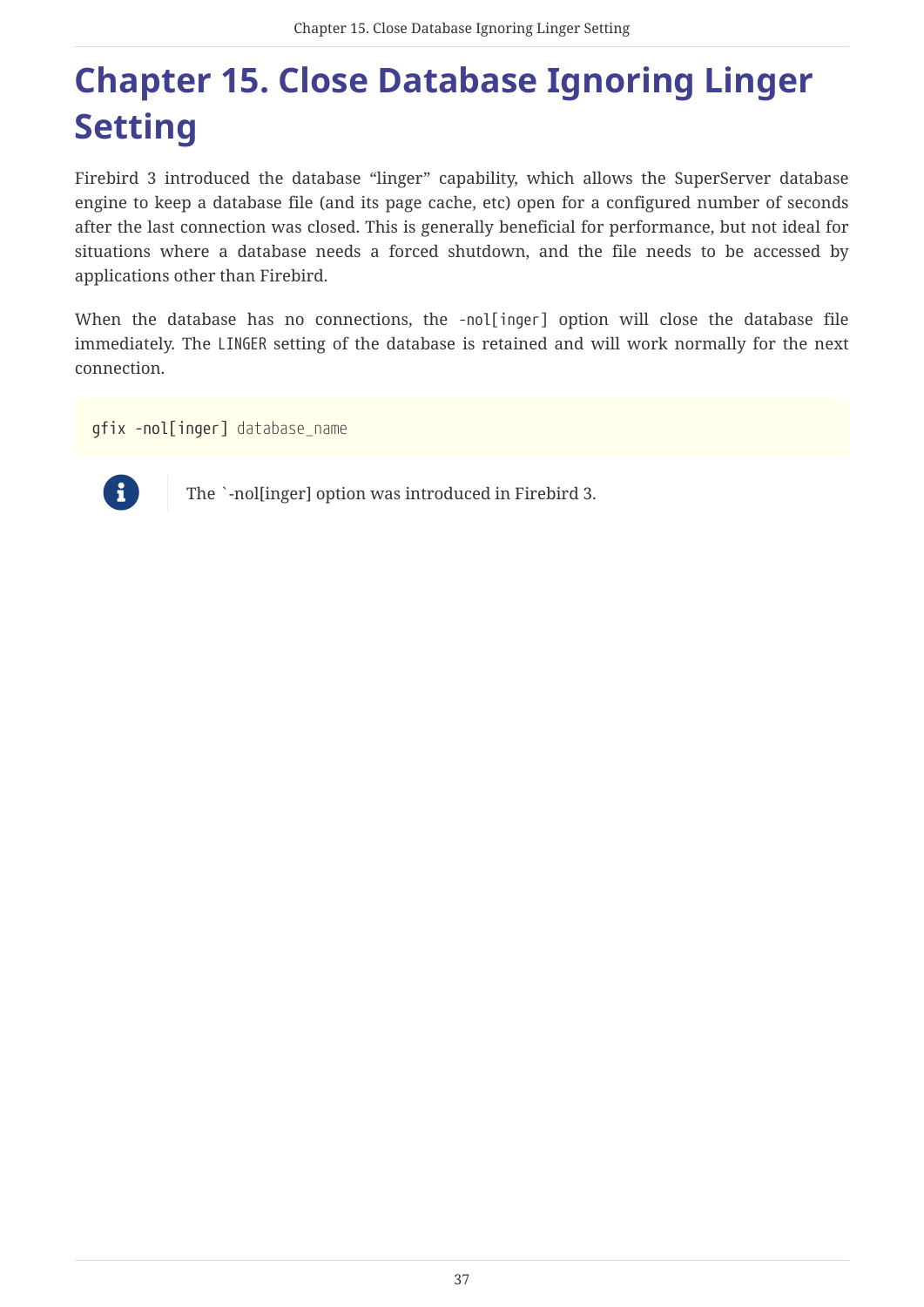# <span id="page-38-0"></span>**Chapter 16. Rebuild ICU dependencies**

Firebird uses the ICU library for some of its collations, and for indices on fields using those collations. When moving a database between different Firebird instances — without using backup and restore — and the destination Firebird instance uses a different ICU version, querying on fields with those collations or using those indices will fail. A similar situation can occur — on Linux — when an operating system update updated the ICU version, and Firebird uses the ICU version provided by the OS. Before Firebird 3, the only option was to backup and restore the database.

The -icu option will update collations and rebuild dependent indices in a database.

gfix -icu *database\_name*



The -icu option was introduced in Firebird 3.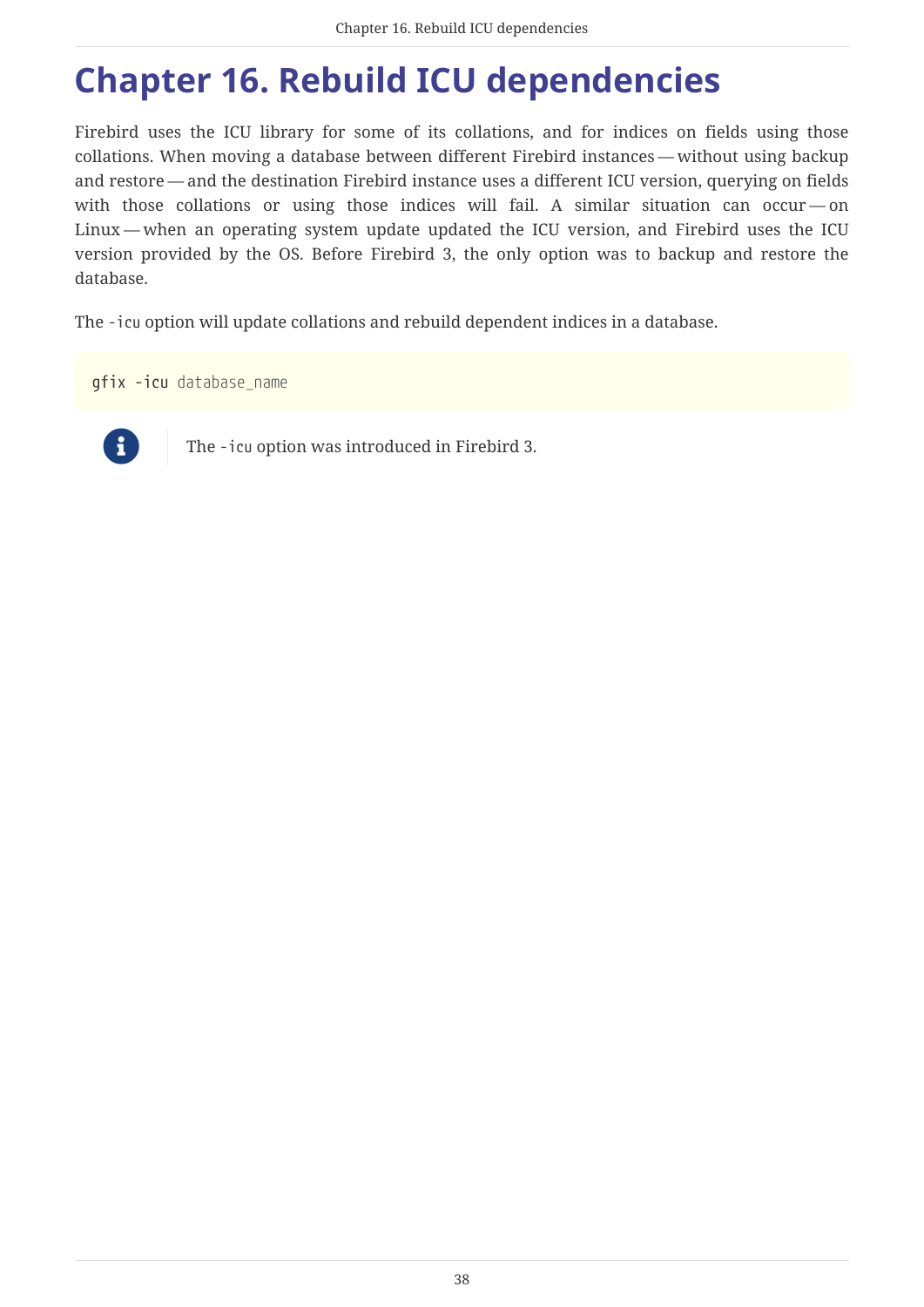## <span id="page-39-0"></span>**Chapter 17. Version Number**

The -z option to gfix simply prints out the version of the Firebird utility software that you are running. It takes no parameters as the following example (running on Linux) shows.

linux> gfix -z gfix version LI-V2.0.0.12748 Firebird 2.0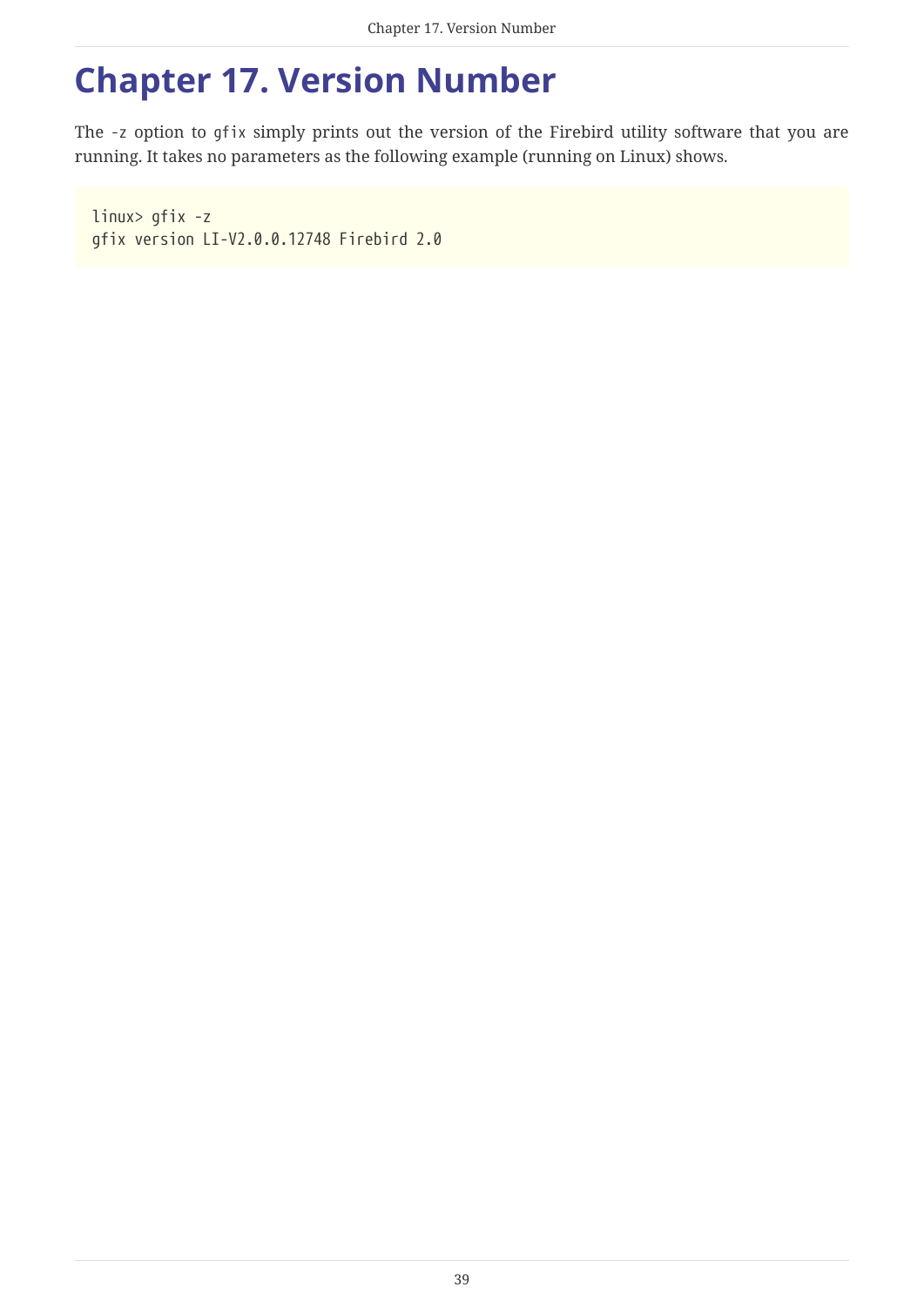## <span id="page-40-0"></span>**Chapter 18. Caveats**

This section summarises the various problems that you may encounter from time to time when using gfix. They have already been discussed above, or mentioned in passing, but are explained in more details here.

## <span id="page-40-1"></span>**18.1. Shadows**

The gstat seems to take some time to respond to the addition of shadow files to a database. After adding two shadows to a test database, gstat still showed that there was a Shadow count of zero.

Even worse, after killing the second shadow file and running the DROP SHADOW command in isql to remove the one remaining shadow file, gstat decided that there were now three shadow files in use.

### <span id="page-40-2"></span>**18.2. Response Codes Are Usually Zero**

Even using Firebird version 2 it appears that many commands, which fail to complete without an error, return a response of 0 to the operating system.



This problem was fixed in Firebird 2.1 RC1. It has been tested and a successful operation returns zero to the shell while a failure returns 1.

This section will remain in the manual as there are still a large number of users with older versions of Firebird.

For example, the following shows two attempts to shut down the same database, the second one should fail — it displays an error message — but still returns a zero response to the operating system. This makes it impossible to built correctly error trapped database shutdown scripts as you can never tell whether it actually worked or not.

```
linux> gfix -shut -force 5 my_employee
linux> echo $?
\thetalinux> gfix -shut -force 5 my_employee
Target shutdown mode is invalid for database -
"/home/norman/firebird/my_employee.fdb"
linux> echo $?
\theta
```


As mentioned above, this is no longer a problem from release 2.1 RC1 onwards. The second attempt to close the database will correctly return 1 to the shell.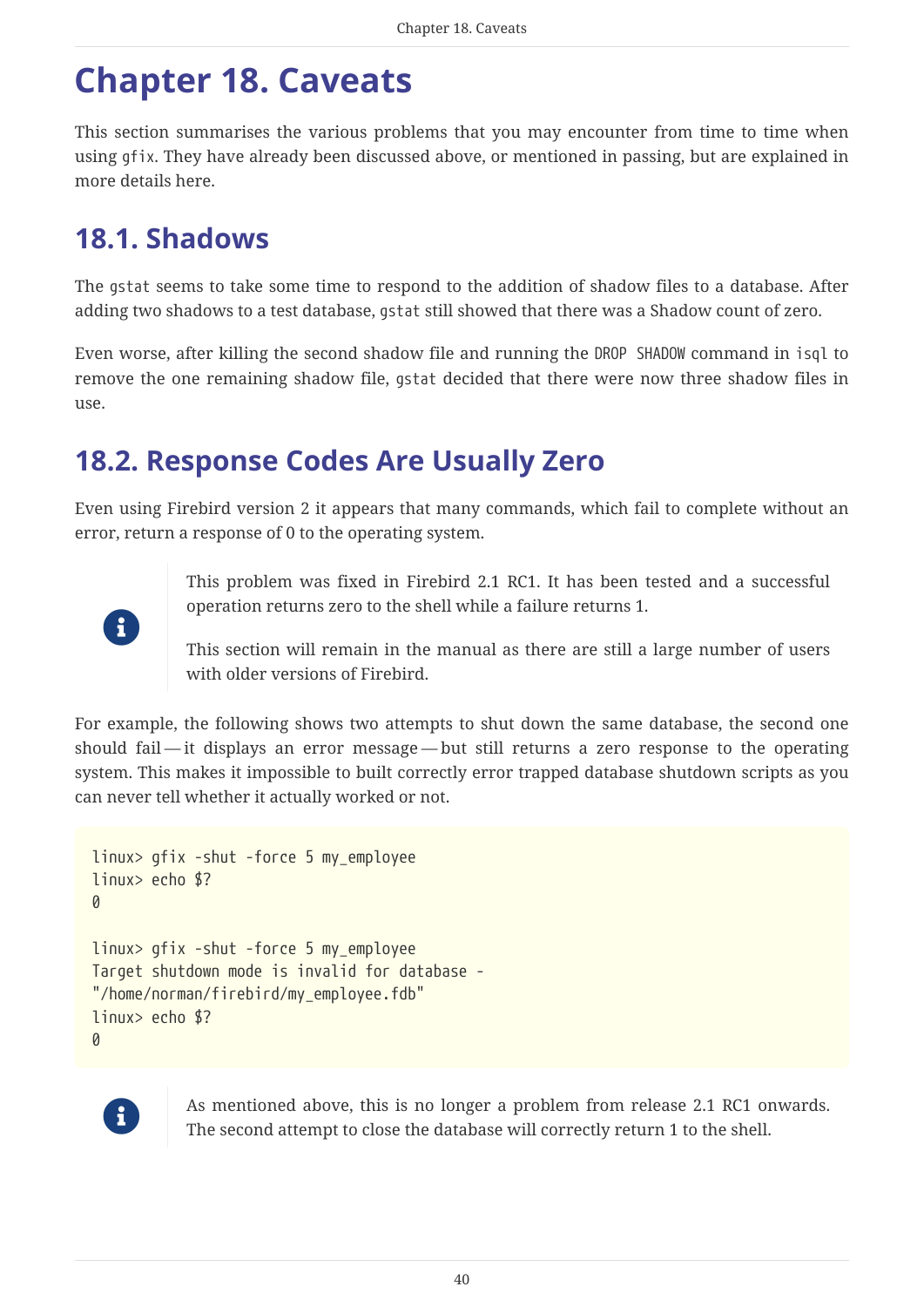## <span id="page-41-0"></span>**18.3. Force Closing a Database**

Under classic server, using the -fo[rce\_shutdown] option to the -sh[utdown] command acts exactly the same as the -at[tach] option.

## <span id="page-41-1"></span>**18.4. Limbo Transactions**

There are a couple of problems with limbo transactions as discovered by Paul in his testing.

#### <span id="page-41-2"></span>**18.4.1. Limbo Transaction Options — All The Same?**

When processing limbo transactions, it appears under Firebird 1.5 at least, that the -1[ist] pr[ompt] option is called regardless of whether you use -co[mmit], -r[ollback] or -tw[o\_phase]. The outcome is the same regardless of whether the DBA specifies a specific transaction number or 'all' on the command line — a prompt is given with the option to commit, rollback or neither.

#### <span id="page-41-3"></span>**18.4.2. Limbo Transactions — Can Be Backed Up**

Paul's testing of limbo transactions revealed that it is possible to make a backup of a database with limbo transactions. This backup can then be used to create a new database and the limbo transactions will still be able to be listed. This applies to a file system copy of the database and to version 1.5 of Firebird.

If you attempt to list the limbo transactions in the copy database *and* the original database has been deleted, renamed or has been set to read-only, then gfix will present you with a request to supply the correct path to the original database

```
linux>cd /home/norman/firebird
linux>cp my_employee.fdb my_new_employee.fdb
linux> mv my_employee.fdb my_old_employee.fdb
linux> gfix -list /home/norman/firebird/my_new_employee.fdb
Transaction 67 is in limbo.
Could not reattach to database for transaction 67.
Original path: /home/norman/firebird/my_employee.fdb
Enter a valid path: /home/norman/firebird/my_old_employee.fdb
 Multidatabase transaction:
 Host Site: linux
 Transaction 67
has been prepared.
 Remote Site: remote
 Database path: /opt/firebird/examples/testlimbo.fdb
```
In the above example, the original database my employee.fdb was first of all copied using the operating system command cp to my new employee.fdb and then renamed to my old employee.fdb.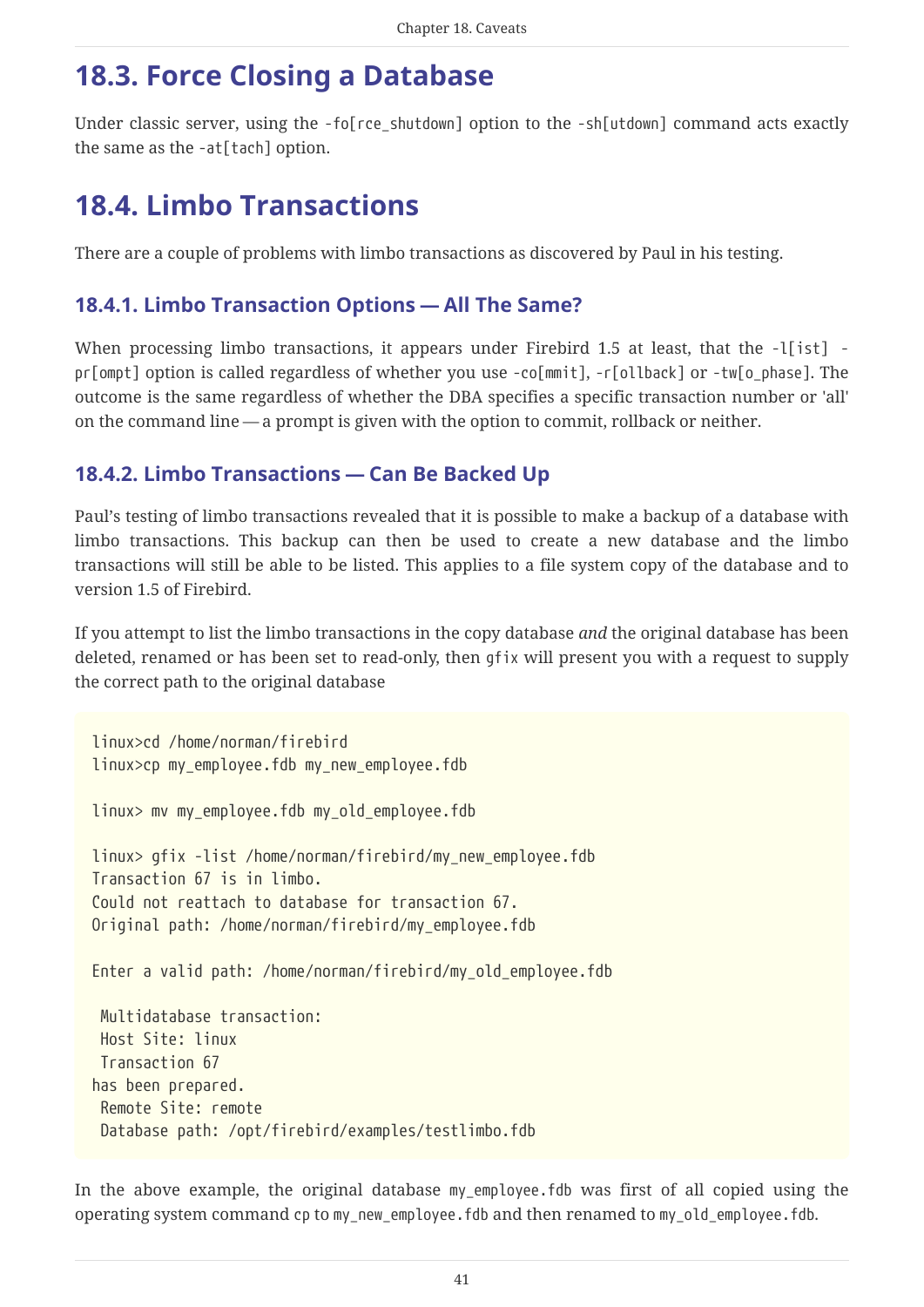Gfix was then run on the copy named my\_new\_employee.fdb and it noted the limbo transaction. However, it could not find the original database file as it had been renamed, so gfix prompted for the path to the original database file. When this was entered, gfix happily listed the details.



This implies that if you have a database with limbo transactions and you copy it using the operating system utilities and subsequently run gfix against the new database, it is possible to have gfix fix limbo transactions in the original database file and not in the one you think it is updating — the copy.

It is also a good warning about making copies of databases without using the correct tools for the job.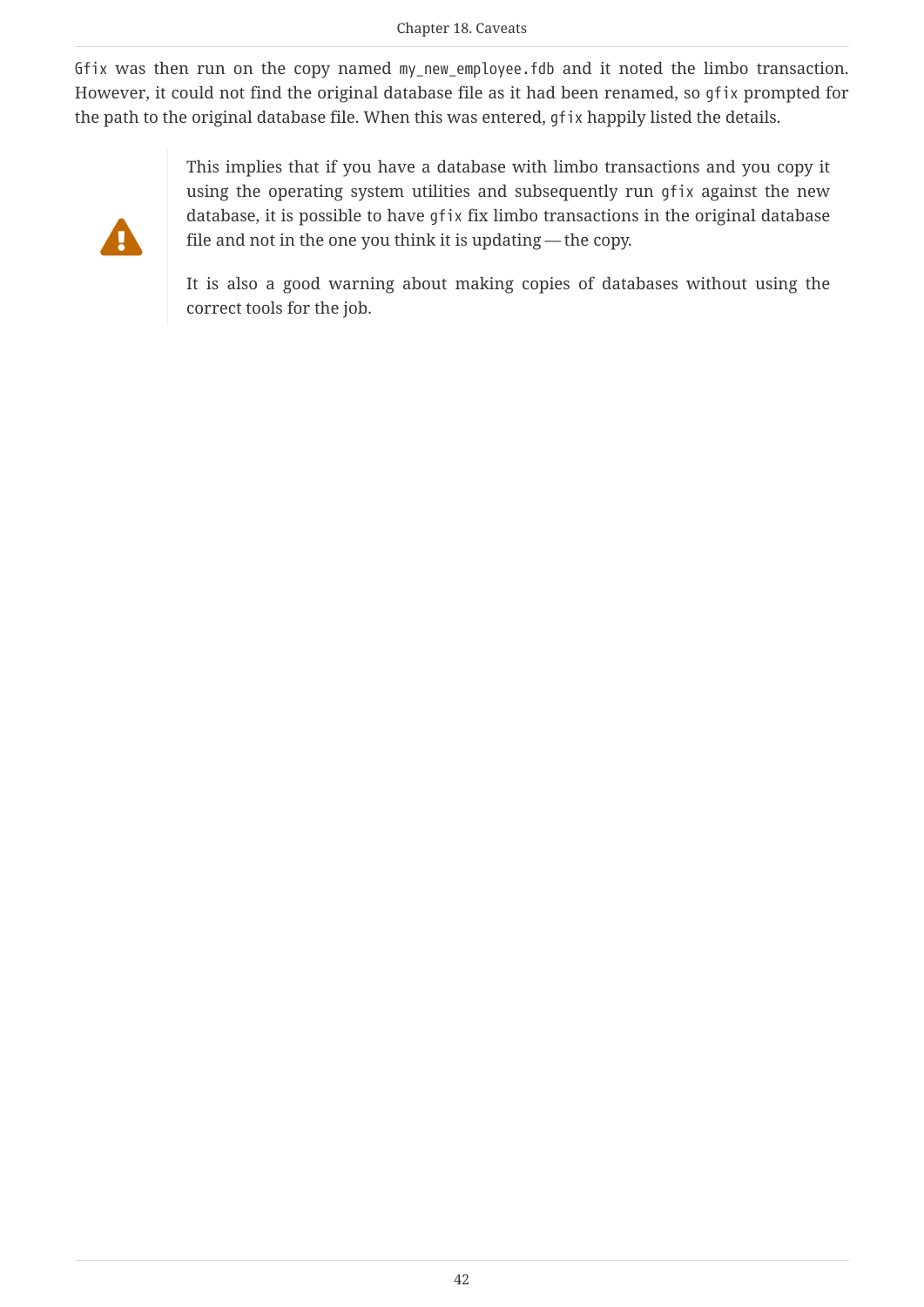# <span id="page-43-0"></span>**Appendix A: Document history**

The exact file history is recorded in the firebird-documentation git repository; see <https://github.com/FirebirdSQL/firebird-documentation>

#### **Revision History**

| 1.0 19 Jun<br>2007 |                   | ND Created as a chapter in the Command Line Utilities manual.                                                                               |
|--------------------|-------------------|---------------------------------------------------------------------------------------------------------------------------------------------|
| 1.1 20 Oct<br>2009 |                   | ND More minor updates and converted to a stand-alone manual.                                                                                |
| 1.2 25 Jun<br>2010 |                   | ND Fixed spacing on a couple of lists. Added an enhancement to the details of the -<br>mend recovery option. It can lead to a loss of data. |
| 1.3 11 Oct<br>2011 |                   | ND Spelling errors corrected.                                                                                                               |
|                    |                   | Updated for Firebird 2.5.                                                                                                                   |
| 1.4 09 Apr<br>2013 |                   | ND Updated to note that gfix returns correct error codes to the shell from release<br>2.1 RC1 onwards.                                      |
| 1.5 13 Feb<br>2018 |                   | ND DOC-129 — Updated to correct details of the Sweep Interval and how to check<br>what the current interval is.                             |
| 1.6 21 Nov<br>2019 |                   | ND Updated the Garbage section to better explain garbage causes etc. Courtesy of<br>Ann Harrison.                                           |
| 1.7 06 Jan<br>2020 |                   | AP Fixed repository location from CVS to Github                                                                                             |
| 1.8 19 Jun<br>2020 | M<br>$\mathbb{R}$ | Conversion to AsciiDoc, minor copy-editing                                                                                                  |
| 1.9 25 Jul<br>2020 |                   | AK Changed description for gfix -buffers, gfix -reserve, gfix recovery, and some<br>small fixes.                                            |
| 2.0 13 Nov<br>2020 | M<br>$\mathbb{R}$ | · Documented new options introduced in Firebird 3: -tru[sted], -role, -<br>nol[inger], and -icu.                                            |
|                    |                   | • Updated usage instruction printout with <i>gfix</i> of Firebird 3.0.7                                                                     |
|                    |                   | • Updated commandline option abbreviations based on <i>gfix</i> of Firebird 3.0.7                                                           |
|                    |                   | • Added word-joiner to commandline options in text to prevent linewraps<br>inside options.                                                  |
|                    |                   | • Misc. copy-editing                                                                                                                        |